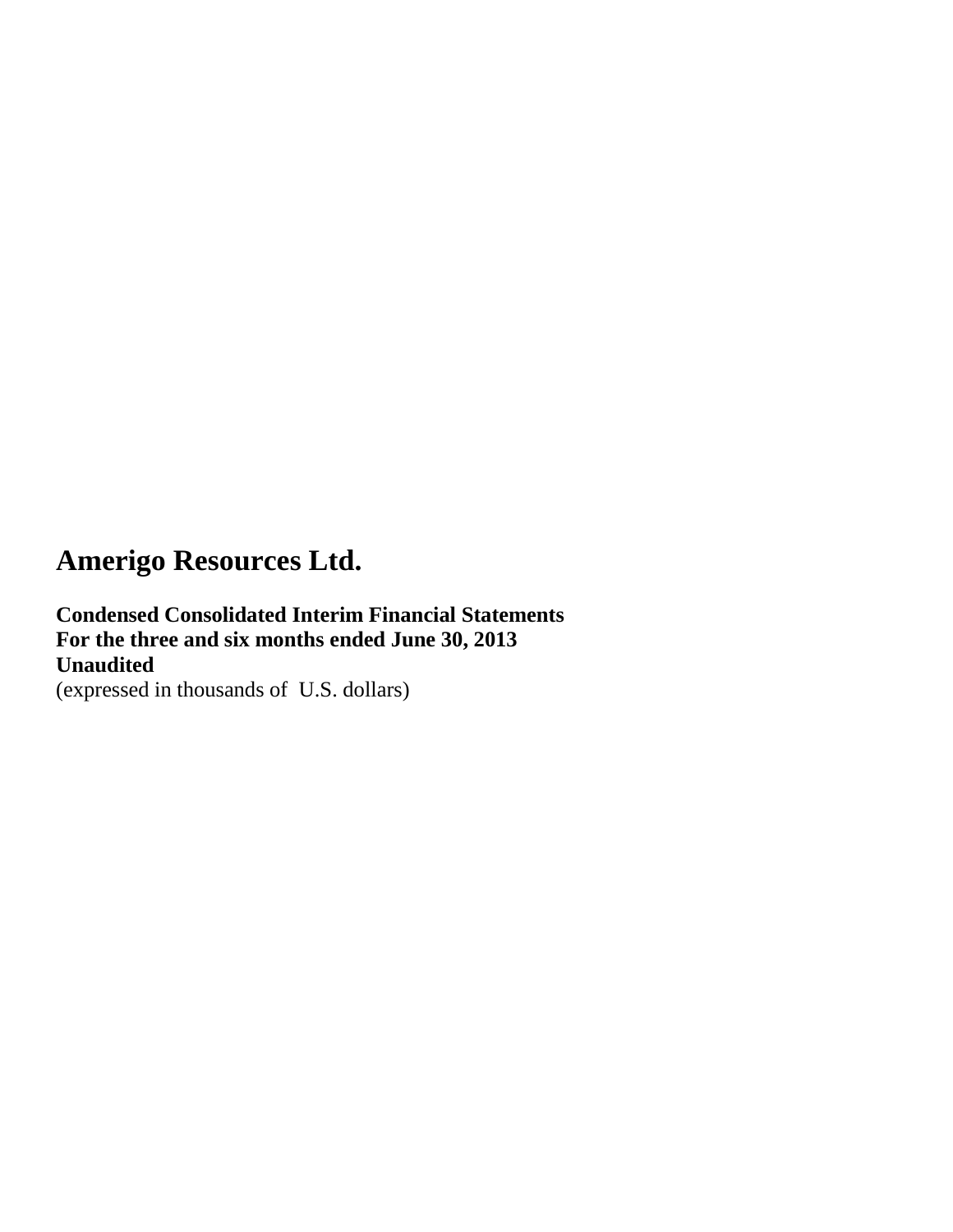Condensed Consolidated Interim Statements of Financial Position - Unaudited

(expressed in thousands of U.S. dollars)

|                                        |               | June 30, | December 31, |
|----------------------------------------|---------------|----------|--------------|
|                                        |               | 2013     | 2012         |
|                                        | <b>Notes</b>  | \$       | \$           |
| <b>Assets</b>                          |               |          |              |
| <b>Current assets</b>                  |               |          |              |
| Cash and cash equivalents              |               | 3,881    | 9,250        |
| Trade and other receivables            |               | 14,301   | 13,863       |
| Prepaid expenses                       |               | 329      | 337          |
| Inventories                            | $\mathfrak s$ | 10,763   | 11,324       |
|                                        |               | 29,274   | 34,774       |
| <b>Non-current assets</b>              |               |          |              |
| Investments                            | 6             | 2,910    | 4,149        |
| Exploration and evaluation assets      | $8\,$         | 19,718   | 18,736       |
| Property, plant and equipment          | 9             | 126,054  | 138,337      |
| Intangible assets                      | 10            | 6,567    | 7,402        |
| Other non-current assets               |               | 965      | 1,018        |
| <b>Total assets</b>                    |               | 185,488  | 204,416      |
|                                        |               |          |              |
| <b>Liabilities</b>                     |               |          |              |
| <b>Current liabilities</b>             |               |          |              |
| Trade and other payables               |               | 16,559   | 20,633       |
| El Teniente royalties payable          | 7             | 10,013   | 16,498       |
| Current income tax liabilities         |               | 707      | 335          |
| Royalties to related parties           | 12            | 695      | 731          |
| <b>Borrowings</b>                      | 11            |          | 1,483        |
|                                        |               | 27,974   | 39,680       |
| <b>Non-current liabilities</b>         |               |          |              |
| Severance provisions                   |               | 3,590    | 4,301        |
| Royalties to related parties           | 12            | 4,754    | 5,285        |
| Asset retirement obligation            |               | 7,011    | 6,926        |
| Deferred income tax liability          |               | 15,210   | 16,026       |
| <b>Total liabilities</b>               |               | 58,539   | 72,218       |
|                                        |               |          |              |
| <b>Equity</b>                          | 13            |          |              |
|                                        |               | 77,514   | 77,514       |
| Share Capital                          |               |          |              |
| Other reserves                         |               | 6,577    | 6,525        |
| Retained earnings                      |               | 40,883   | 38,482       |
| Accumulated other comprehensive income |               | 1,975    | 9,677        |
| Total equity                           |               | 126,949  | 132,198      |
| <b>Total equity and liabilities</b>    |               | 185,488  | 204,416      |
| <b>Commitments</b>                     | 19            |          |              |
| <b>Subsequent events</b>               | 20            |          |              |

The accompanying notes are an integral part of these condensed consolidated interim financial statements.

| <b>Approved by the Board of Directors</b> |  |  |
|-------------------------------------------|--|--|
|-------------------------------------------|--|--|

"Robert Gayton" "George Ireland" Director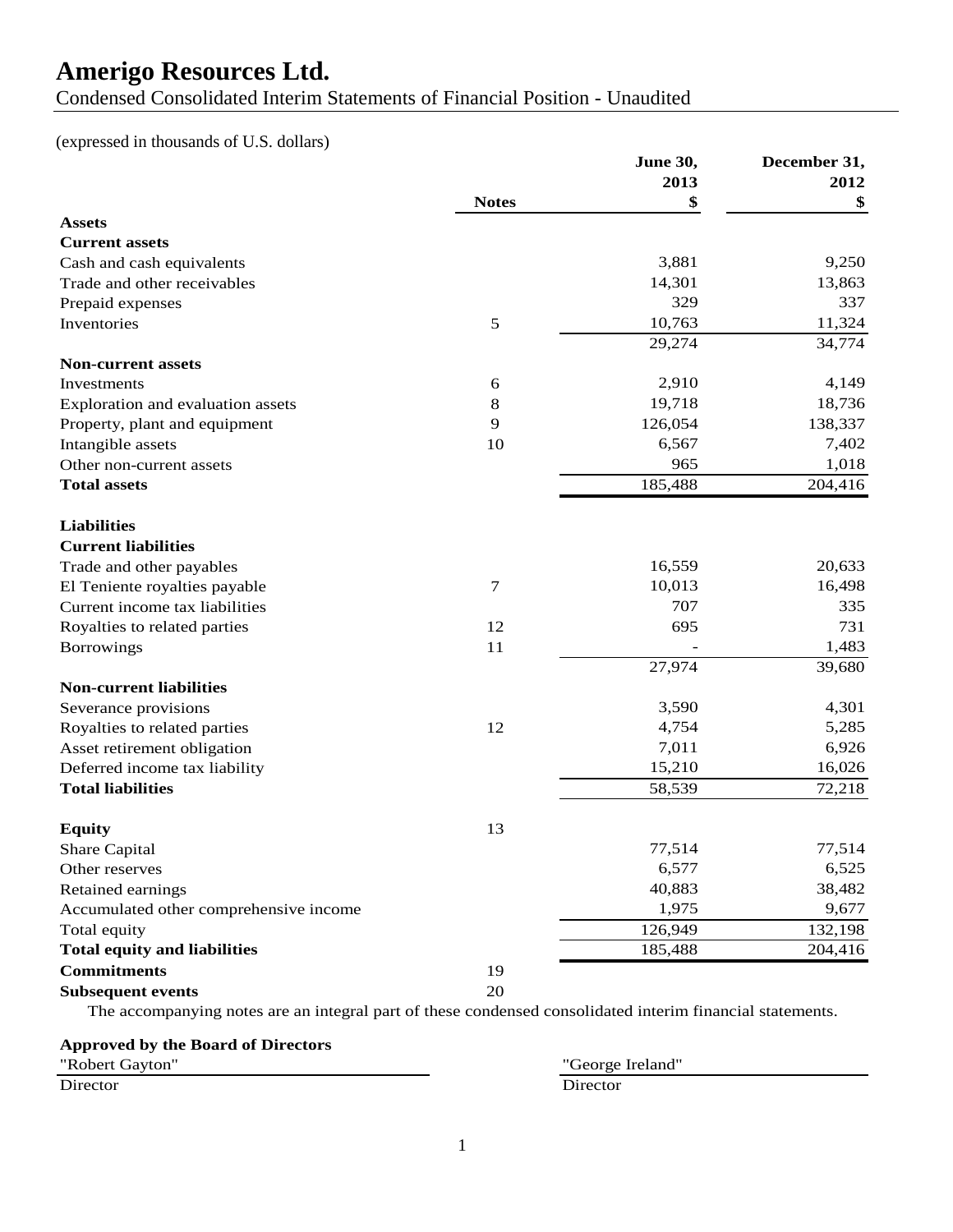Condensed Consolidated Interim Statements of Comprehensive (Loss) Income - Unaudited

### (expressed in thousands of U.S. dollars, except share and per share amounts)

|                                                                        |              | Quarters ended June 30, |                  | Six months ended June 30, |                  |
|------------------------------------------------------------------------|--------------|-------------------------|------------------|---------------------------|------------------|
|                                                                        | <b>Notes</b> | 2013                    | 2012             | 2013                      | 2012             |
|                                                                        |              | \$                      | \$               | \$                        | \$               |
| <b>Revenue</b>                                                         |              | 31,446                  | 40,013           | 74,607                    | 90,512           |
| <b>Cost of sales</b>                                                   | 15           | 31,203                  | 40,092           | 69,240                    | 87,459           |
| Gross profit                                                           |              | 243                     | (79)             | 5,367                     | 3,053            |
| Other expenses                                                         |              |                         |                  |                           |                  |
| General and administration                                             | 15           | 274                     | 970              | 1,186                     | 2,006            |
| Other expenses (gains)                                                 | 17           | 902                     | 224              | 693                       | (770)            |
|                                                                        |              | 1,176                   | 1,194            | 1,879                     | 1,236            |
| Operating (loss) profit                                                |              | (933)                   | (1,273)          | 3,488                     | 1,817            |
| Finance expense                                                        | 16           | 114                     | 177              | 299                       | 376              |
|                                                                        |              | 114                     | $\overline{177}$ | 299                       | $\overline{376}$ |
| (Loss) profit before tax                                               |              | (1,047)                 | (1,450)          | 3,189                     | 1,441            |
| Income tax (recovery) expense                                          |              | (210)                   | (448)            | 788                       | 133              |
| (Loss) profit for the period                                           |              | (837)                   | (1,002)          | 2,401                     | 1,308            |
| Cumulative translation adjustment<br>Unrealized losses on investments, |              | (8,828)                 | (2,971)          | (6,628)                   | 4,811            |
| net of taxes                                                           |              | (1,782)                 | (3,085)          | (1,074)                   | (2,300)          |
| Other comprehensive (loss) income                                      |              | (10,610)                | (6,056)          | (7,702)                   | 2,511            |
| <b>Comprehensive (loss) income</b>                                     |              | (11, 447)               | (7,058)          | (5,301)                   | 3,819            |
| Weghted average number of shares<br>outstanding, basic                 |              | 172,290,344             | 172,290,344      | 172,290,344               | 172,290,344      |
| Weighted average number of shares<br>outstanding, diluted              |              | 172,290,344             | 172,290,344      | 172,896,866               | 173,494,048      |
| (Loss) earnings per share                                              |              |                         |                  |                           |                  |
| <b>Basic</b>                                                           |              | (0.01)                  | (0.01)           | 0.01                      | 0.00             |
| Diluted                                                                |              | (0.01)                  | (0.01)           | 0.01                      | 0.00             |

The accompanying notes are an integral part of these condensed consolidated interim financial statements.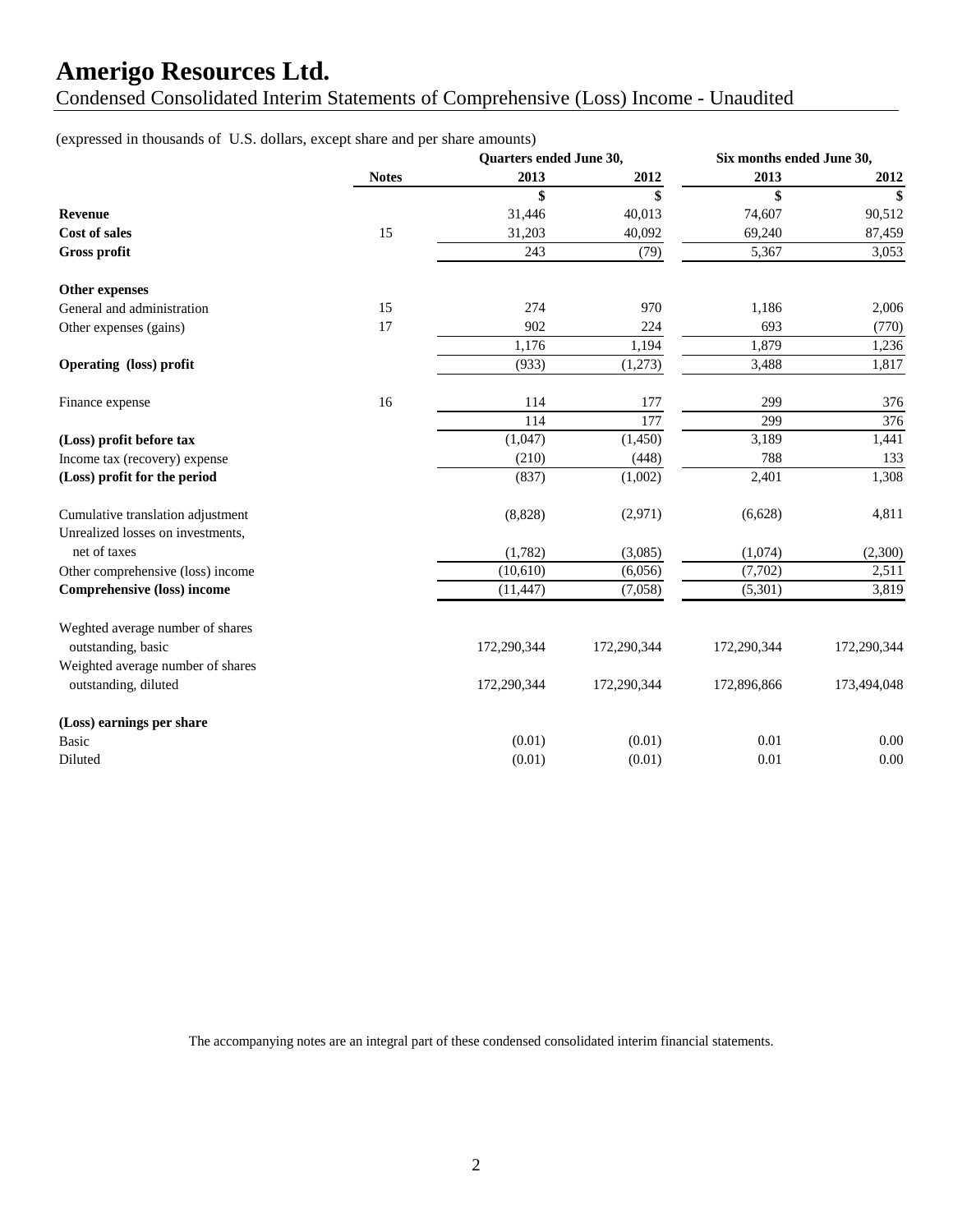Condensed Consolidated Interim Statements of Cash Flows - Unaudited

#### (expressed in thousands of U.S. dollars)

|                                                       | Quarters ended June 30, |          | Six months ended June 30, |           |
|-------------------------------------------------------|-------------------------|----------|---------------------------|-----------|
|                                                       | 2013                    | 2012     | 2013                      | 2012      |
|                                                       | \$                      | \$       |                           | \$        |
| Cash flows from operating activities                  |                         |          |                           |           |
| (Loss) profit for the period                          | (837)                   | (1,002)  | 2,401                     | 1,308     |
| Adjustment for items not affecting cash:              |                         |          |                           |           |
| Depreciation and amortization                         | 4,462                   | 3,905    | 8,623                     | 7,935     |
| Deferred income tax expense                           | 49                      | (648)    | 47                        | (161)     |
| Share-based payments                                  | 21                      | 376      | 52                        | 720       |
| Other                                                 | 447                     | 1,012    | 354                       | 982       |
|                                                       | 4,142                   | 3,643    | 11,477                    | 10,784    |
| Changes in non-cash working capital                   |                         |          |                           |           |
| Trade, other receivables and advances                 | (1,934)                 | 1,534    | (1,264)                   | (928)     |
| Inventories                                           | (1,182)                 | (5, 134) | (49)                      | (3,888)   |
| Trade and other payables                              | (321)                   | 663      | (327)                     | 212       |
| El Teniente royalty payables                          | (5,414)                 | (436)    | (5,933)                   | 1,674     |
|                                                       | (4,709)                 | 270      | 3,904                     | 7,854     |
| Payment of long-term employee benefits                | (55)                    |          | (465)                     |           |
| Net cash from operating activities                    | (4,764)                 | 270      | 3,439                     | 7,854     |
| <b>Cash flows from investing activities</b>           |                         |          |                           |           |
| Purchase of plant and equipment and evaluation assets | (3,676)                 | (7,663)  | (7, 321)                  | (16, 264) |
| Net cash from investing activities                    | (3,676)                 | (7,663)  | (7, 321)                  | (16, 264) |
| <b>Cash flows from financing activities</b>           |                         |          |                           |           |
| Repayments, net                                       | (993)                   | (842)    | (1, 497)                  | (1,195)   |
| <b>Dividends</b>                                      |                         | (3, 385) |                           | (3,385)   |
| Net cash from financing activities                    | (993)                   | (4,227)  | (1, 497)                  | (4,580)   |
| Net decrease in cash and cash equivalents             | (9, 433)                | (11,620) | (5,379)                   | (12,990)  |
| Effect of exchange rate changes on cash               | 34                      | 36       | 10                        | (237)     |
| Cash and cash equivalents - Beginning of period       | 13,280                  | 19,176   | 9,250                     | 20,819    |
| Cash and cash equivalents - End of period             | 3,881                   | 7,592    | 3,881                     | 7,592     |
|                                                       |                         |          |                           |           |

**Supplementary cash flow information (Note 18)**

The accompanying notes are an integral part of these condensed consolidated interim financial statements.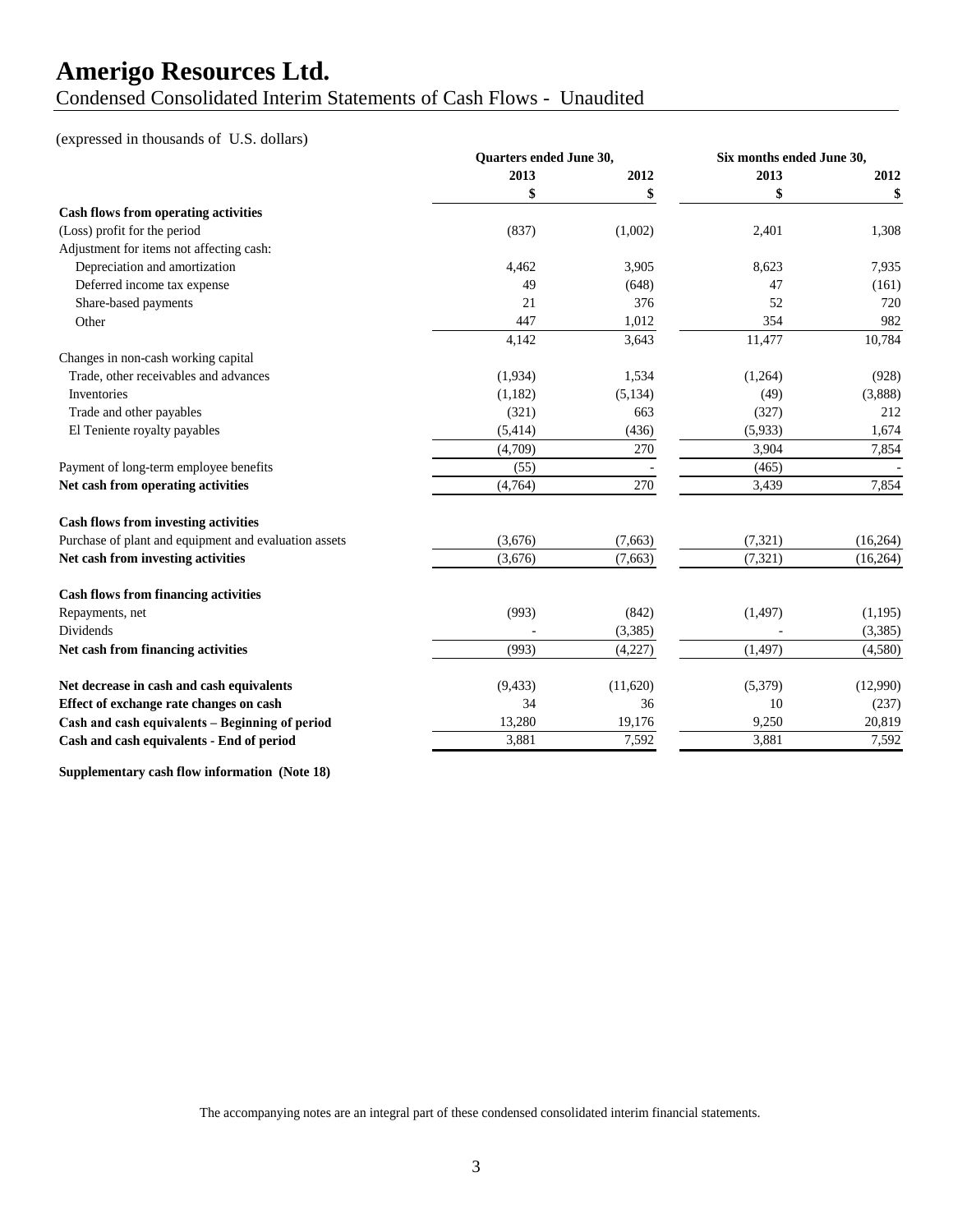Condensed Consolidated Interim Statements of Changes in Equity - Unaudited

### (expressed in thousands of U.S. dollars, except share amounts)

|                                                                            | Share capital       |               |                   |                                                        |                             |                     |
|----------------------------------------------------------------------------|---------------------|---------------|-------------------|--------------------------------------------------------|-----------------------------|---------------------|
|                                                                            | Number of<br>shares | <b>Amount</b> | Other<br>reserves | <b>Accumulated</b><br>other<br>comprehensive<br>income | <b>Retained</b><br>earnings | <b>Total equity</b> |
|                                                                            |                     | \$            | \$                | \$                                                     | \$                          | \$                  |
| Balance January 1, 2012                                                    | 172,290,344         | 77,514        | 5,485             | 2,463                                                  | 53,520                      | 138,982             |
| Share-based payments                                                       |                     |               | 720               |                                                        |                             | 720                 |
| Cumulative translation adjustment<br>Unrealized losses on investments (net |                     |               |                   | 4,811                                                  |                             | 4,811               |
| of tax of recoveries of \$522)                                             |                     |               |                   | (2,300)                                                |                             | (2,300)             |
| Net earnings                                                               |                     |               |                   |                                                        | 1,308                       | 1,308               |
| Dividends                                                                  |                     |               |                   |                                                        | (3,385)                     | (3, 385)            |
| Balance June 30, 2012                                                      | 172,290,344         | 77,514        | 6,205             | 4,974                                                  | 51,443                      | 140,136             |
| Share based payments                                                       |                     |               | 320               |                                                        |                             | 320                 |
| Cumulative translation adjustment<br>Unrealized losses on investments (net |                     |               |                   | 5,528                                                  |                             | 5,528               |
| of tax recoveries of \$926)                                                |                     |               |                   | (825)                                                  |                             | (825)               |
| Net loss                                                                   |                     |               |                   |                                                        | (9,500)                     | (9,500)             |
| Dividends                                                                  | 172,290,344         | 77,514        | 6,525             | 9,677                                                  | (3,461)<br>38,482           | (3,461)<br>132,198  |
| Balance December 31, 2012                                                  |                     |               |                   |                                                        |                             |                     |
| Balance January 1, 2013                                                    | 172,290,344         | 77,514        | 6,525             | 9,677                                                  | 38,482                      | 132,198             |
| Share-based payments                                                       |                     |               | 52                |                                                        |                             | 52                  |
| Cumulative translation adjustment                                          |                     |               |                   | (6,628)                                                |                             | (6,628)             |
| Unrealized losses on investments                                           |                     |               |                   | (1,074)                                                |                             | (1,074)             |
| Net earnings                                                               |                     |               |                   |                                                        | 2,401                       | 2,401               |
| Balance June 30, 2013                                                      | 172,290,344         | 77,514        | 6,577             | 1,975                                                  | 40,883                      | 126,949             |

The accompanying notes are an integral part of these condensed consolidated interim financial statements.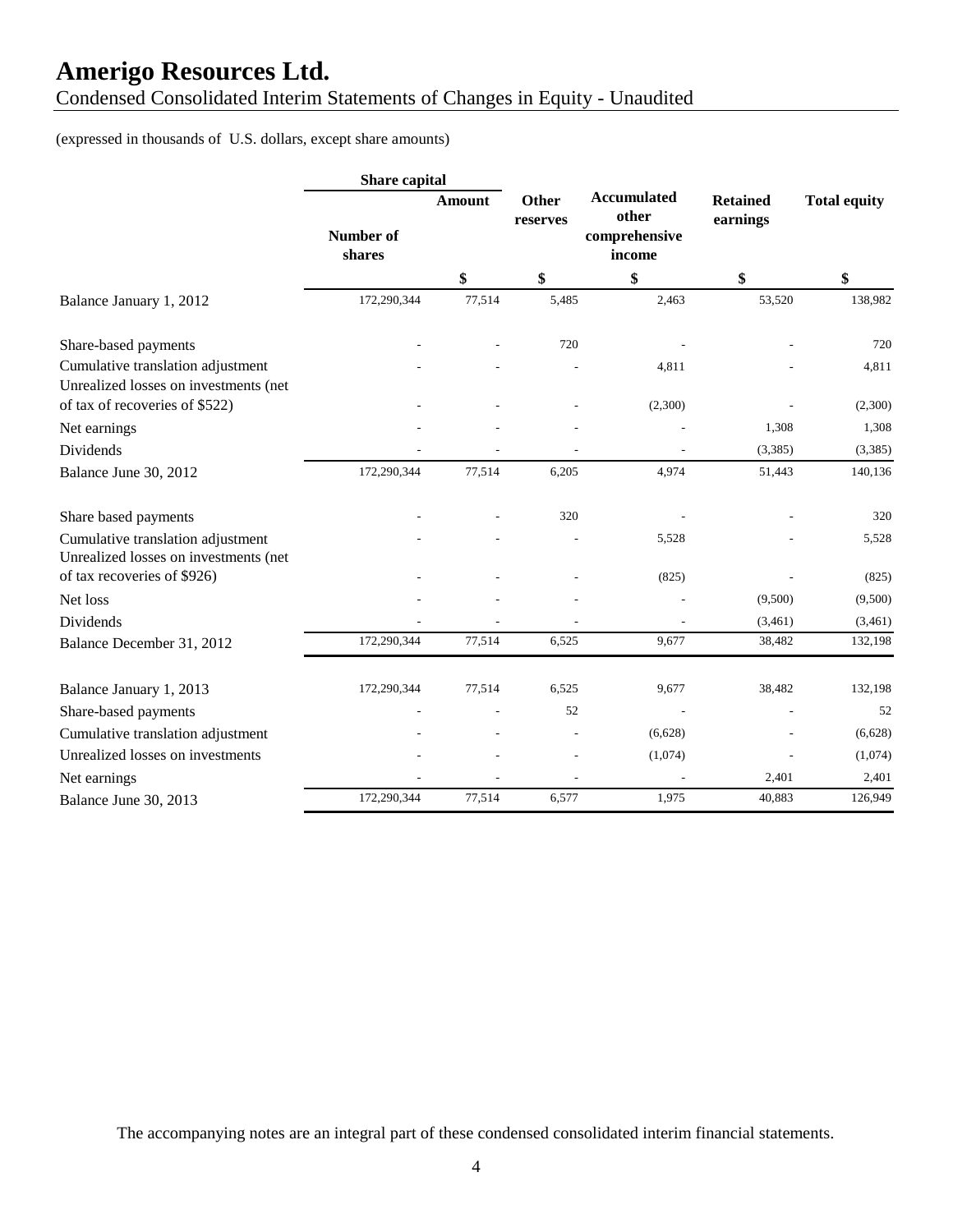June 30, 2013

(tabular amounts expressed in thousands of U.S. dollars, except share and per share amounts)

### **1) GENERAL INFORMATION**

Amerigo Resources Ltd. (the "Company") is a company incorporated pursuant to the laws of British Columbia, Canada and its shares are listed for trading on the Toronto Stock Exchange ("TSX"), the OTCQX stock exchange in the United States and the Lima Stock Exchange. The address of the Company's principal office is Suite 1950 – 400 Burrard Street, Vancouver, British Columbia.

The Company is a producer of copper and molybdenum concentrates with operations in Chile. Its operating subsidiary Minera Valle Central S.A. ("MVC") has a contractual relationship with the El Teniente's Division ("DET") of Corporacion Nacional del Cobre de Chile ("Codelco"), Chile's state-owned copper producer, through 2021 to process fresh and old tailings from El Teniente, the world's largest underground copper mine (Notes 7 and 20).

These condensed consolidated interim financial statements were authorised for issue by the board of directors on August 1, 2013.

#### **2) BASIS OF PRESENTATION AND STATEMENT OF COMPLIANCE**

The Company is following the same accounting policies and methods of computation in these condensed consolidated interim financial statements as it did in the audited consolidated financial statements for the year ended December 31, 2012, except as described in Note 4 of the Company's condensed consolidated interim financial statements for the three months ended March 31, 2013.

These condensed consolidated interim financial statements have been prepared in accordance with International Financial Reporting Standards ("IFRS") as issued by the International Accounting Standards Board ("IASB") applicable to the preparation of interim financial statements, including IAS 34, Interim Financial Reporting. These condensed consolidated interim financial statements do not include all the information and note disclosure required by IFRS for annual financial statements, and therefore, should be read in conjunction with the audited consolidated financial statements for the year ended December 31, 2012, which have been prepared in accordance with IFRS as issued by the IASB.

### **3) ACCOUNTING POLICIES**

Taxes on income in the interim periods are accrued using the tax rate that would be applicable to expected total annual profit or loss.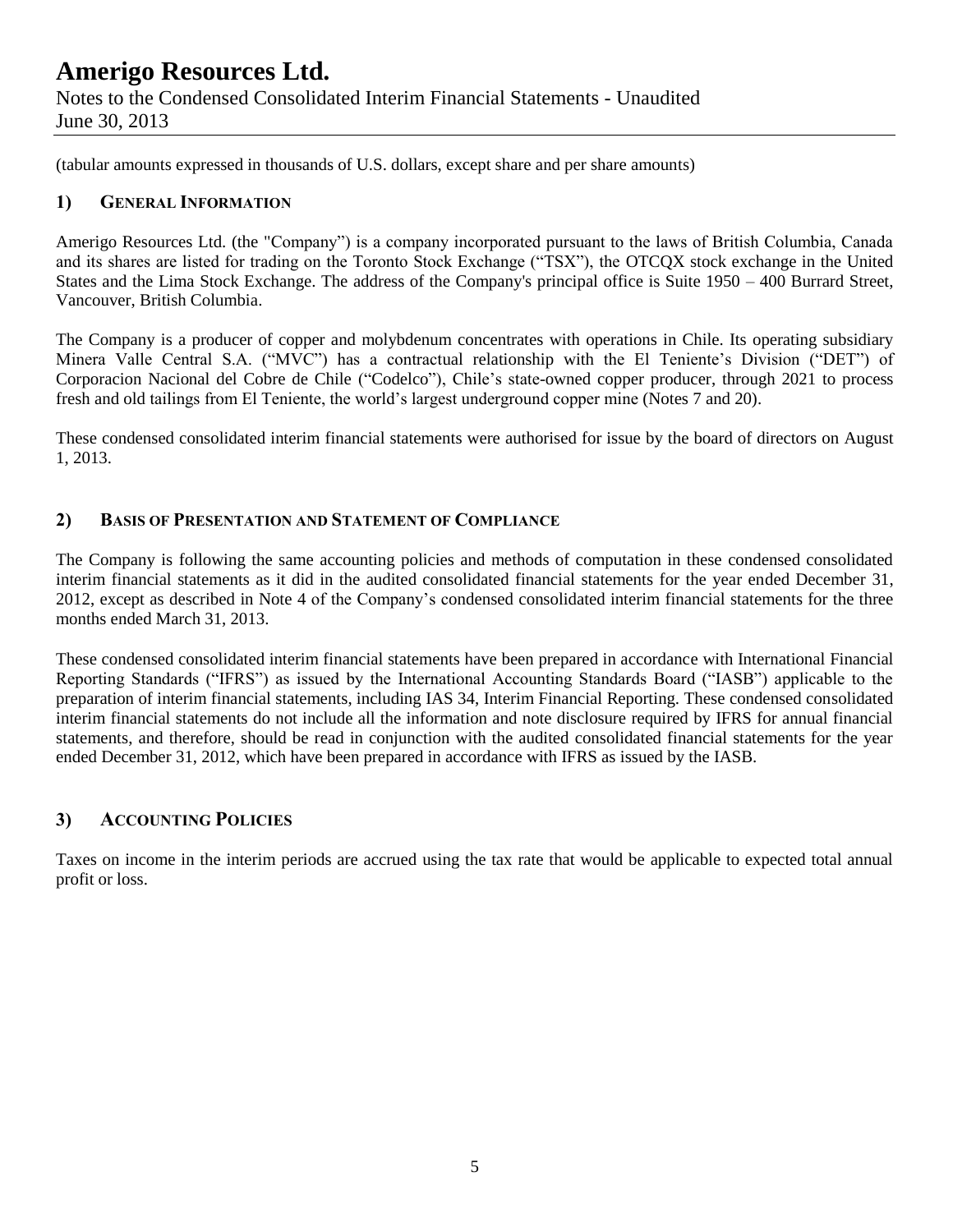(tabular amounts expressed in thousands of U.S. dollars, except share and per share amounts)

#### **4) ESTIMATES**

The preparation of interim financial statements requires management to make judgements, estimates and assumptions that affect the application of accounting policies and the reported amounts of assets and liabilities, income and expenses. Actual results may differ from these estimates. In preparing these condensed consolidated interim financial statements, the significant judgements made by management in applying the Company's accounting policies and the key sources of estimation uncertainty were the same as those that applied to the consolidated financial statements for the year ended December 31, 2012, except as described in the following paragraphs.

#### *Asset Retirement Obligation ("ARO")*

The Company assesses its provision for ARO annually and fair values the liability at the end of each reporting year, using the current risk-free discount rates. The ARO results from the obligation to remove property and equipment at the term of the El Teniente contract and from environmental regulations set by Chilean authorities. AROs include costs related to MVC's plant and equipment. The ARO is a critical accounting estimate for the Company. There are significant uncertainties related to the ARO and the impact on the financial statements could be material. The eventual timing and costs of the ARO could differ from current estimates. The main factors that could cause expected ARO cash flows to change include changes to laws and legislation and additions of new plant and equipment.

The future value of the provision for ARO was determined using an estimated annual inflation rate of 3.5%, a risk premium estimated at 7% and discounted at the risk-free rate of 5.33%.

#### *Impairment of Property, Plant and Equipment*

In accordance with the Company's accounting policy, each asset or cash generating unit is evaluated at each reporting date to determine whether there are any indications of impairment. If any such indication exists, a formal estimate of recoverable amount is performed and an impairment loss is recognized to the extent that the carrying amount exceeds the recoverable amount. The recoverable amount of an asset or cash generating group of assets is measured at the higher of fair value less costs to sell and value in use.

The determination of fair value and value in use requires management to make estimates and assumptions about expected production and sales volumes, metals prices, reserves, operating costs, mine closure and restoration costs, future capital expenditures and appropriate discount rates for future cash flows. The estimates and assumptions are subject to risk and uncertainty, and as such there is the possibility that changes in circumstances will alter these projections, which may impact the recoverable amount of the assets. In such circumstances, some or all of the carrying value of the assets may be further impaired or the impairment charge reduced with the impact recorded in the statement of income.

As at June 30, 2013, management of the Company determined that the decline in the Company's share price constituted an impairment indicator, and completed an impairment assessment for MVC that included a fair value less costs to sell determination.

Key assumptions incorporated in the impairment model included the following:

- Copper prices (\$/lb): 2013: \$3.30; 2014: \$3.19: 2015: \$3.20; 2016: \$3.08: 2017 to 2037: \$2.95
- Power costs (excluding benefit from self-generation): From 2013 to 2017 costs are per contractual estimates (2013: \$0.0920/kWh, 2014: \$0.1039/kWh, 2015: \$0.1069/kWh, 2016: \$0.1093/kWh, 2017: \$0.1112/kWh). From 2018 to 2037: estimated at \$0.1200/kWh
- Operating costs based on historical costs incurred and estimated forecasts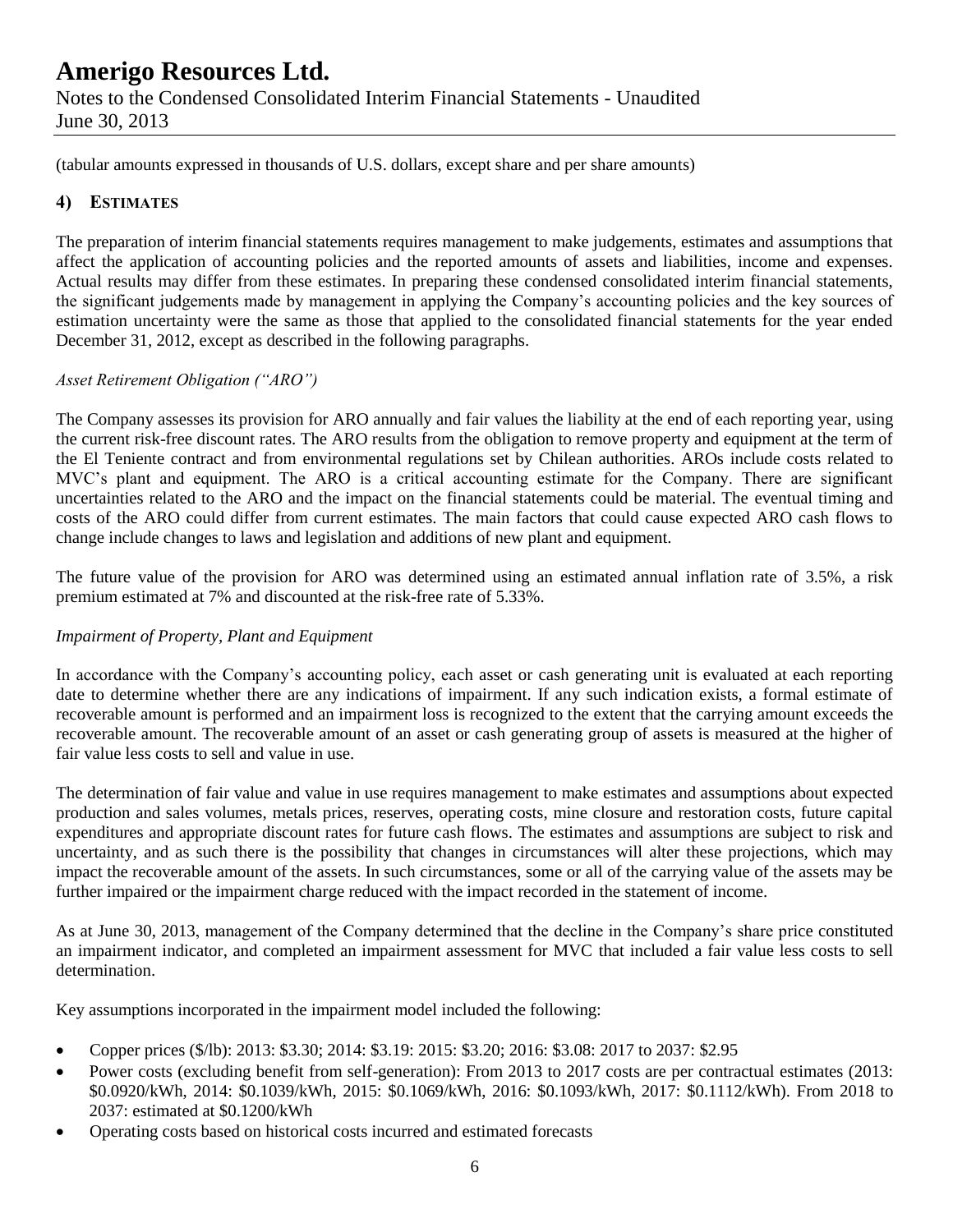Notes to the Condensed Consolidated Interim Financial Statements - Unaudited June 30, 2013

(tabular amounts expressed in thousands of U.S. dollars, except share and per share amounts)

- Production volume and recoveries as indicated in MVC's mining plan from 2013 to 2037, including processing of fresh tailings and old tailings from the Colihues and Cauquenes deposits (Note 20)
- Extension of the existing contracts with El Teniente to 2037 (Note 20)
- Discount rate: 9% after tax rate

Management's impairment evaluation did not result in the identification of an impairment loss as of June 30, 2013. Although management believes the estimates applied in these impairment assessments are reasonable, such estimates are subject to significant uncertainties and judgments. Sensitivities to changes in estimated operating costs, particularly estimated power costs beyond MVC's current power contracts could trigger an impairment which could be material.

#### **5) INVENTORIES**

|                                        | <b>June 30,</b> | December 31, |  |
|----------------------------------------|-----------------|--------------|--|
|                                        | 2013            | 2012<br>\$   |  |
|                                        |                 |              |  |
| Plant supplies and consumables at cost | 6,613           | 7,957        |  |
| Concentrate inventories at cost        | 4,150           | 3,367        |  |
|                                        | 10,763          | 11,324       |  |

Concentrates in process at the various processing stages of MVC's operations and finished product inventories are valued at the lower of average cost and net realizable value.

### **6) INVESTMENTS**

|                        | <b>June 30,</b> | December 31, |  |
|------------------------|-----------------|--------------|--|
|                        | 2013            | 2012         |  |
|                        |                 | \$           |  |
| <b>Start of period</b> | 4,149           | 8,723        |  |
| Exchange differences   | (165)           | 141          |  |
| Changes in fair value  | (1,074)         | (4,715)      |  |
| End of period          | 2,910           | 4,149        |  |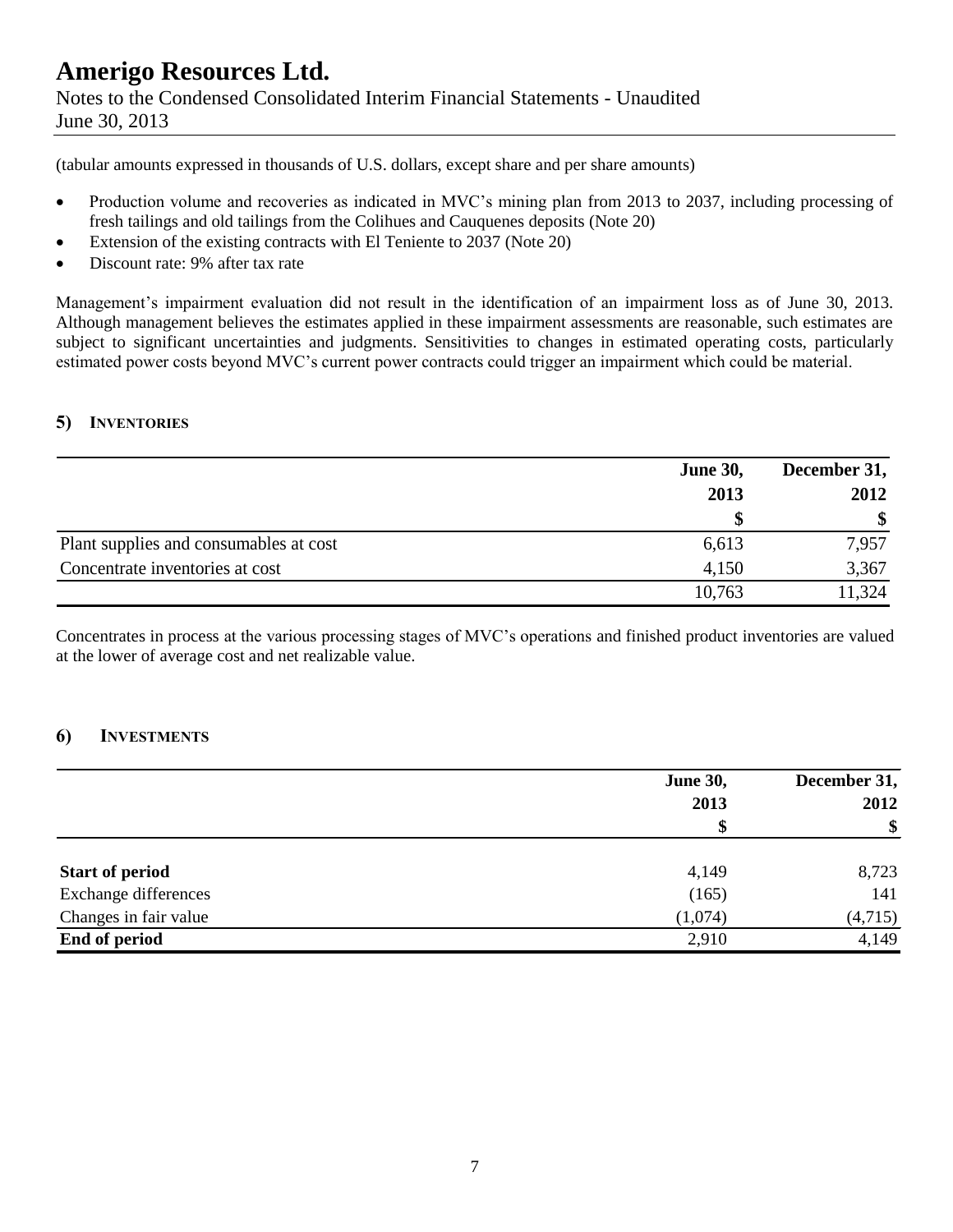June 30, 2013

(tabular amounts expressed in thousands of U.S. dollars, except share and per share amounts)

Available-for-sale financial assets include the following:

|                       | <b>June 30,</b>          | December 31,<br>2012 |  |
|-----------------------|--------------------------|----------------------|--|
|                       | 2013                     |                      |  |
|                       | \$                       | \$                   |  |
| Candente Copper Corp. | 1,157                    | 2,210                |  |
| Los Andes Copper Ltd. | 1,753                    | 1,609                |  |
| Candente Gold Corp.   | $\overline{\phantom{a}}$ | 260                  |  |
| Cobriza Metals Corp.  | $\overline{a}$           | 70                   |  |
|                       | 2,910                    | 4,149                |  |

- a) At June 30, 2013, Candente Copper Corp. ("Candente Copper"), a company listed on the TSX, had a closing share price of Cdn\$0.21 and the fair value of the Company's approximately 5% investment in Candente Copper was \$1.16 million. During the six months ended June 30, 2013, the Company recorded other comprehensive loss of \$940,000 (six months ended June 30, 2012: other comprehensive loss of \$2.3 million) for the changes in fair value of this investment.
- b) At June 30, 2013, Los Andes Copper Ltd. ("Los Andes"), a Company listed on the TSX Venture Exchange, had a closing share price of Cdn\$0.23, and the fair value of the Company's approximately 5% investment in Los Andes was \$1.75 million. During the six months ended June 30, 2013, the Company recorded other comprehensive income of \$197,000 (six months ended June 30, 2012: other comprehensive loss of \$323,000) for the changes in the fair value of this investment.
- c) At June 30, 2013, Candente Gold Corp. ("Candente Gold"), a company listed on the TSX, had a closing share price of Cdn\$0.08, and the fair value of the Company's approximately 3% investment in Candente Gold was \$164,000. Management fully-wrote off the Company's investment in Candente Gold at June 30, 2013, recording other comprehensive loss of \$260,000 in the process. During the six months ended June 30, 2012, the Company recorded other comprehensive loss of \$139,000 for the changes in the fair value of this investment.
- d) At June 30, 2013, Cobriza Metals Corp. ("Cobriza"), a company listed on the TSX Venture Exchange, had a closing share price of Cdn\$0.055, and the fair value of the Company's approximately 4% investment in Cobriza was \$61,000. Management fully wrote-off the Company's investment in Cobriza at June 30, 2013, recording other comprehensive loss of \$71,000 in the process. During the six months ended June 30, 2012, the Company recorded other comprehensive loss of \$17,000 for the changes in the fair value of this investment.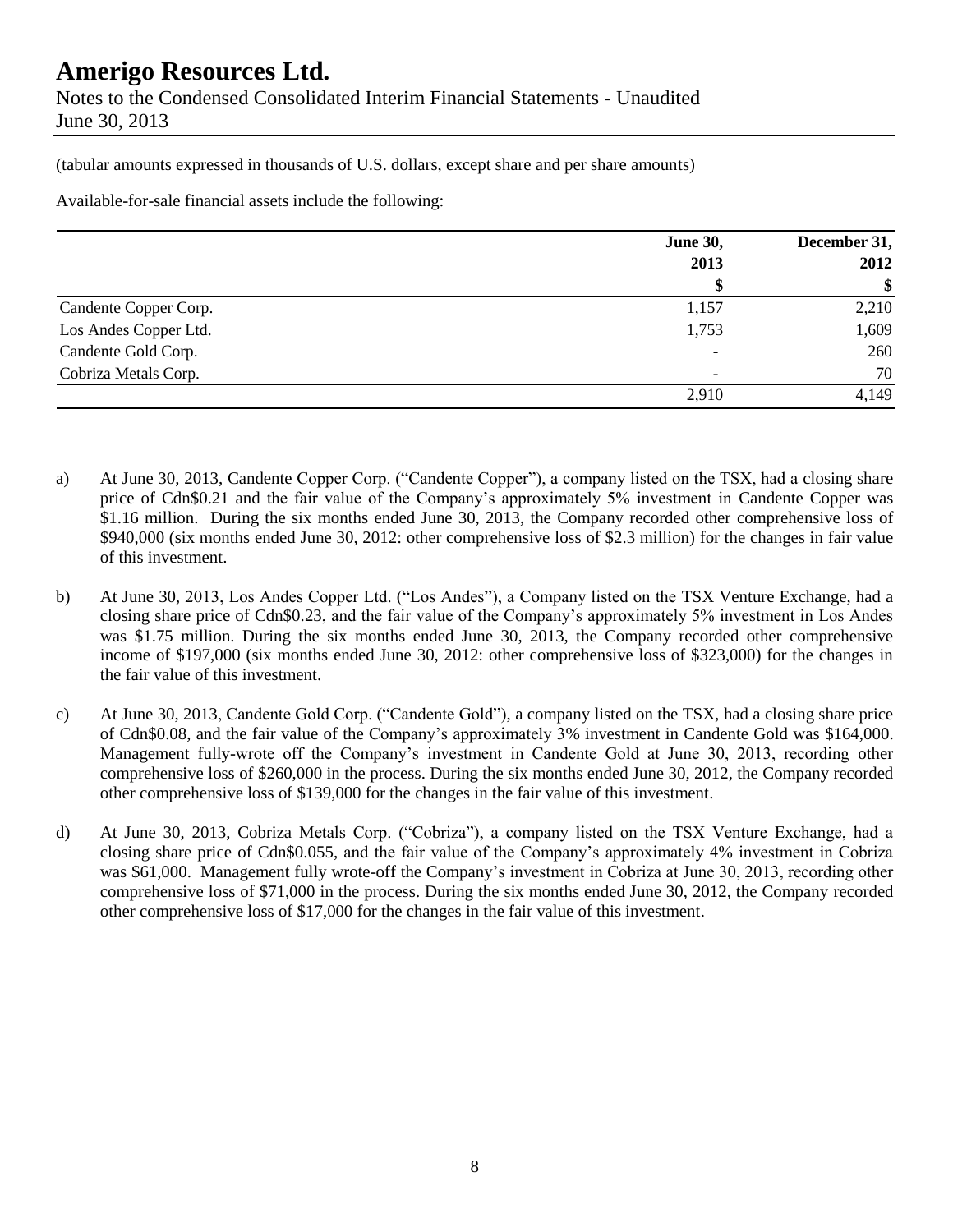(tabular amounts expressed in thousands of U.S. dollars, except share and per share amounts)

### **7) EL TENIENTE ROYALTIES PAYABLE**

MVC has a contract with Codelco's DET to process tailings until 2021 from the current production of the El Teniente mine in Chile ("fresh tailings"). MVC pays a royalty to DET on copper and molybdenum concentrates produced by MVC. The amount of the copper royalty on fresh tailings is determined pursuant to a formula that considers both the price of copper and the copper content in the fresh tailings. No royalties are payable on fresh tailings if the copper price is below \$0.80/lb (for copper content in fresh tailings between 0.09% and 0.1499%); if the copper price is between \$0.80/lb and \$0.95/lb, the royalty varies on a sliding scale from 0% to 10%; if the copper price is between \$0.95/lb and \$1.30/lb, the royalty varies on a sliding scale from 10% to 13.5%; and if the copper price is \$1.30/lb or higher, a maximum royalty of 13.5% is payable.

Royalty payments for copper concentrates production are calculated using the LME Price for copper for the month of delivery of the tailings, and invoiced by DET in Chilean Pesos ("CLP") using the higher of either the "Dolar Acuerdo" or the "Dolar Observado" exchange rates, on a monthly basis within 30 days of the end of the third month following the month of delivery of the tailings. Payment to DET is made within 10 days of receipt of invoices. Accordingly, the price base used for the calculation of the El Teniente royalty is, in most instances, not the same price base used for the pricing of copper concentrate sales.

Adjustments to the El Teniente royalty are recorded on a monthly basis for changes in copper concentrate deliveries during the settlement period.

MVC also pays to DET a royalty of 10% of MVC's net revenue received from the sale of molybdenum concentrates produced from fresh tailings.

The El Teniente royalties are recorded as a component of cost of sales.

During the quarter ended June 30, 2009, MVC reached an agreement with DET with respect to the processing of tailings from the Colihues tailings impoundment ("old tailings"), which provides for a sliding scale copper royalty on old tailings that is 3% if the LME Price is less than \$0.80/lb, and rises to approximately 30% at an LME Price of \$4.27/lb, but also contains a provision that the parties will review and potentially adjust the formula where the LME Price remains lower than \$1.95/lb or higher than \$4.27/lb for three consecutive months. For molybdenum prices lower than \$35/lb, the royalty on old tailings is 11.9% and for molybdenum prices greater than or equal to \$35/lb, the royalty is 12.4%. The agreement further provides that in December of each year the parties will revise the formula's grade and recovery parameters if necessary.

From time to time the Company may enter into short term modifications to the legal structure of the royalty arrangements with El Teniente. The Company's view is that these arrangements do not change the substance of the underlying Royalty arrangement.

As at June 30, 2013, royalties payable to El Teniente were \$10 million (December 31, 2012: \$16.5 million), representing approximately four months of royalties.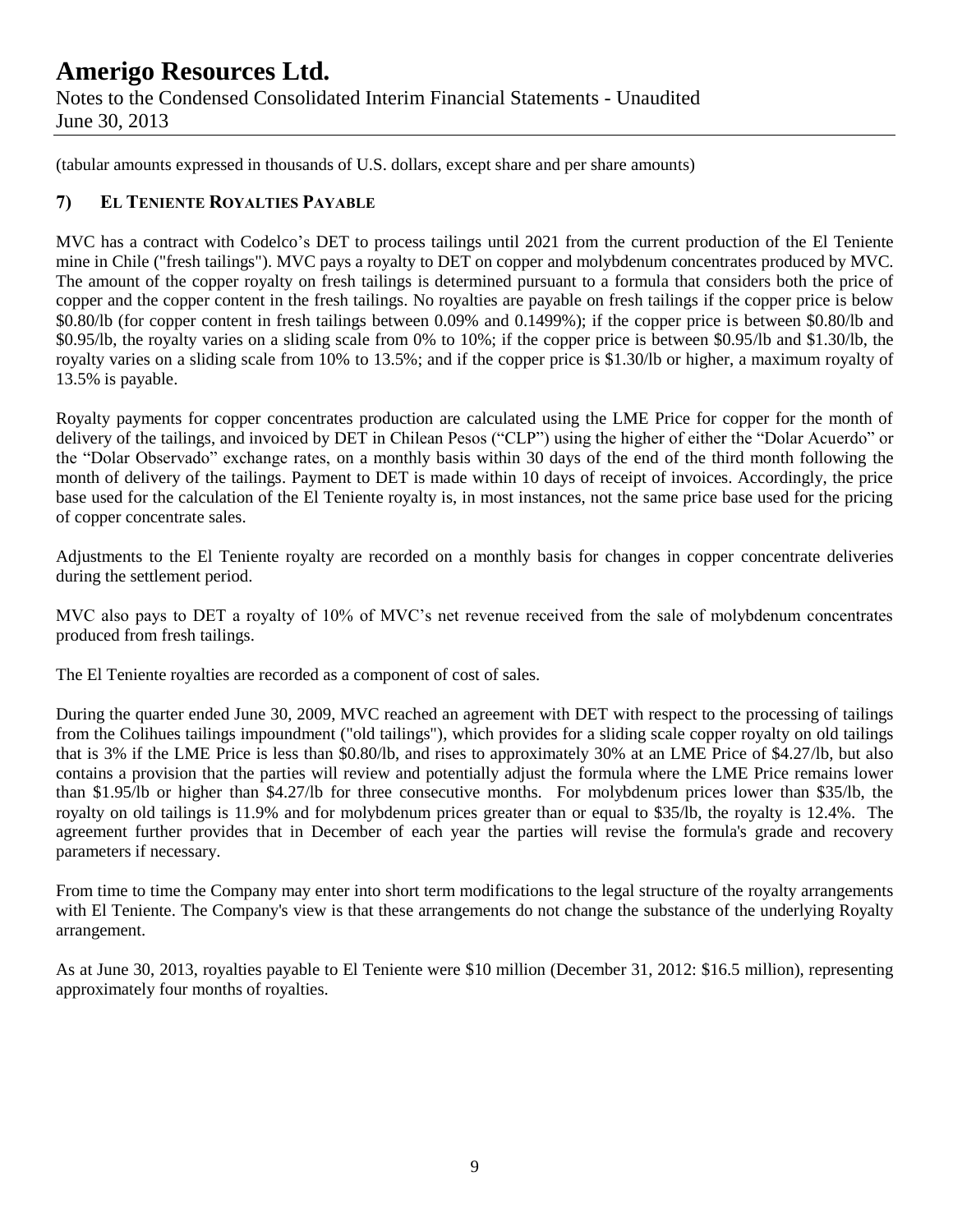Notes to the Condensed Consolidated Interim Financial Statements - Unaudited June 30, 2013

(tabular amounts expressed in thousands of U.S. dollars, except share and per share amounts)

### **8) EXPLORATION AND EVALUATION ASSETS**

|                              | \$     |
|------------------------------|--------|
| Year ended December 31, 2012 |        |
| Opening net book amount      | 10,131 |
| Exchange differences         | 950    |
| Additions                    | 7,655  |
|                              | 18.736 |

| Six months ended June 30, 2013 |         |
|--------------------------------|---------|
| Opening net book amount        | 18,736  |
| Exchange differences           | (1,104) |
| Additions                      | 2,086   |
|                                | 19,718  |

The Company's exploration and evaluation assets ("EEA") relate to costs incurred to conduct pilot tests, engineering costs and other associated costs to evaluate the potential options for the processing of tailings in Codelco's Cauquenes tailings deposit. The Company had the legal right to explore this area while it conducted negotiations to obtain the legal right to process these tailings (Note 20).

EEA will be reclassified to property, plant and equipment in the period of the change in status of these assets.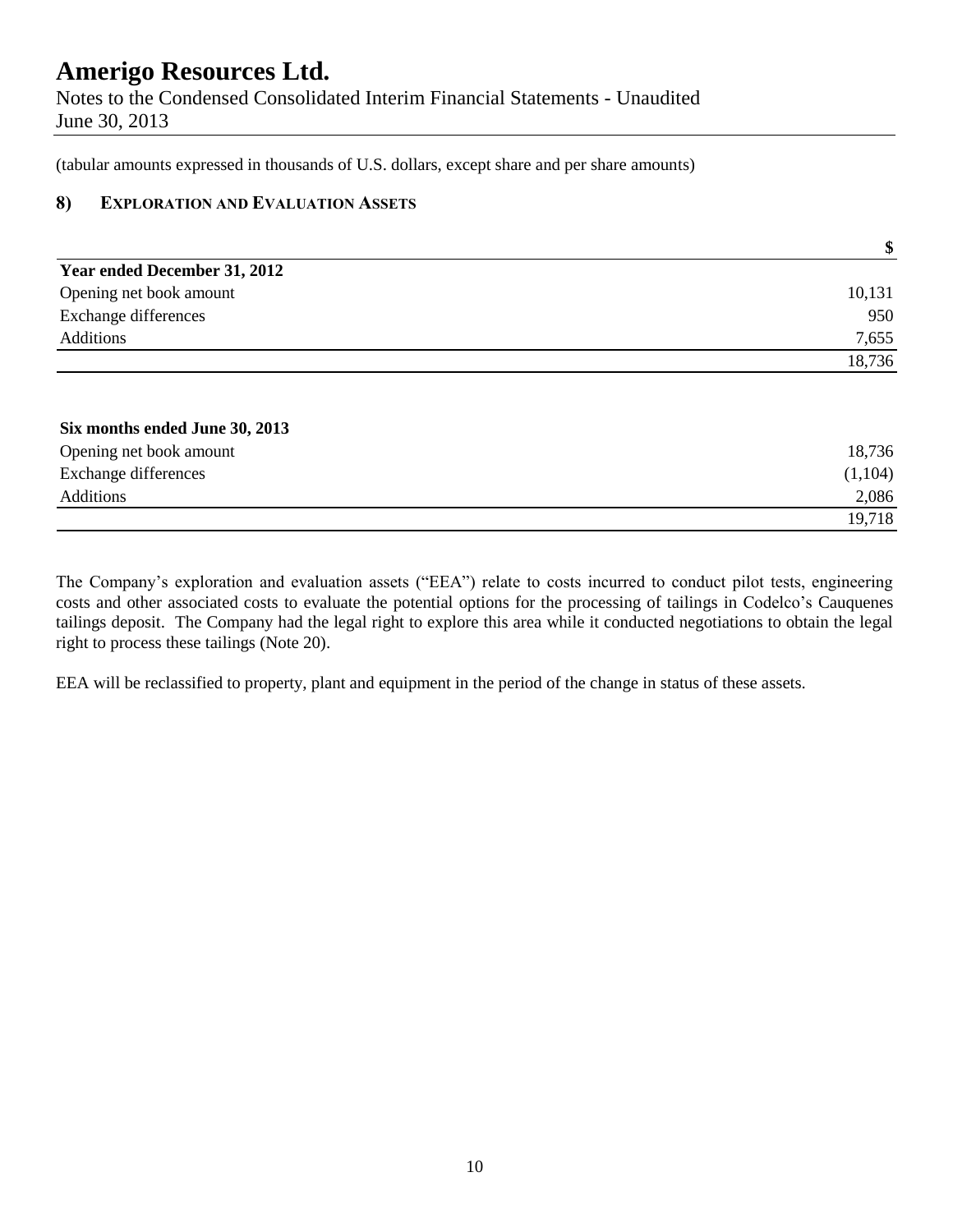Notes to the Condensed Consolidated Interim Financial Statements - Unaudited June 30, 2013

(tabular amounts expressed in thousands of U.S. dollars, except share and per share amounts)

### **9) PROPERTY, PLANT AND EQUIPMENT**

|                                |                  | <b>Machinery</b> and |              |  |
|--------------------------------|------------------|----------------------|--------------|--|
|                                | <b>Plant</b> and | equipment and        |              |  |
|                                | infrastructure   | other assets         | <b>Total</b> |  |
|                                | \$               | \$                   | \$           |  |
| Year ended December 31, 2012   |                  |                      |              |  |
| Opening net book amount        | 101,911          | 26,597               | 128,508      |  |
| Exchange differences           | 8,767            | 1,915                | 10,682       |  |
| <b>Additions</b>               | 11,297           | 2,967                | 14,264       |  |
| Depreciation charge            | (12, 422)        | (2,695)              | (15, 117)    |  |
| <b>Closing net book amount</b> | 109,553          | 28,784               | 138,337      |  |
|                                |                  |                      |              |  |
| <b>At December 31, 2012</b>    |                  |                      |              |  |
| Cost                           | 178,781          | 55,231               | 234,012      |  |
| Accumulated depreciation       | (69, 228)        | (26, 447)            | (95, 675)    |  |
| Net book amount                | 109,553          | 28,784               | 138,337      |  |
|                                |                  |                      |              |  |
| Six months ended June 30, 2013 |                  |                      |              |  |
| Opening net book amount        | 109,553          | 28,784               | 138,337      |  |
| Exchange differences           | (5,655)          | (1,323)              | (6,978)      |  |
| <b>Additions</b>               | 2,310            | 545                  | 2,855        |  |
| Depreciation charge            | (6,460)          | (1,700)              | (8,160)      |  |
| <b>Closing net book amount</b> | 99,748           | 26,306               | 126,054      |  |
|                                |                  |                      |              |  |
| At June 30, 2013               |                  |                      |              |  |
| Cost                           | 171,100          | 52,979               | 224,079      |  |
| Accumulated depreciation       | (71, 352)        | (26, 673)            | (98, 025)    |  |
| Net book amount                | 99,748           | 26,306               | 126,054      |  |

Total interest of \$206,000 was capitalised to June 30, 2013 and December 31, 2012 and is included in property, plant and equipment at June 30, 2013.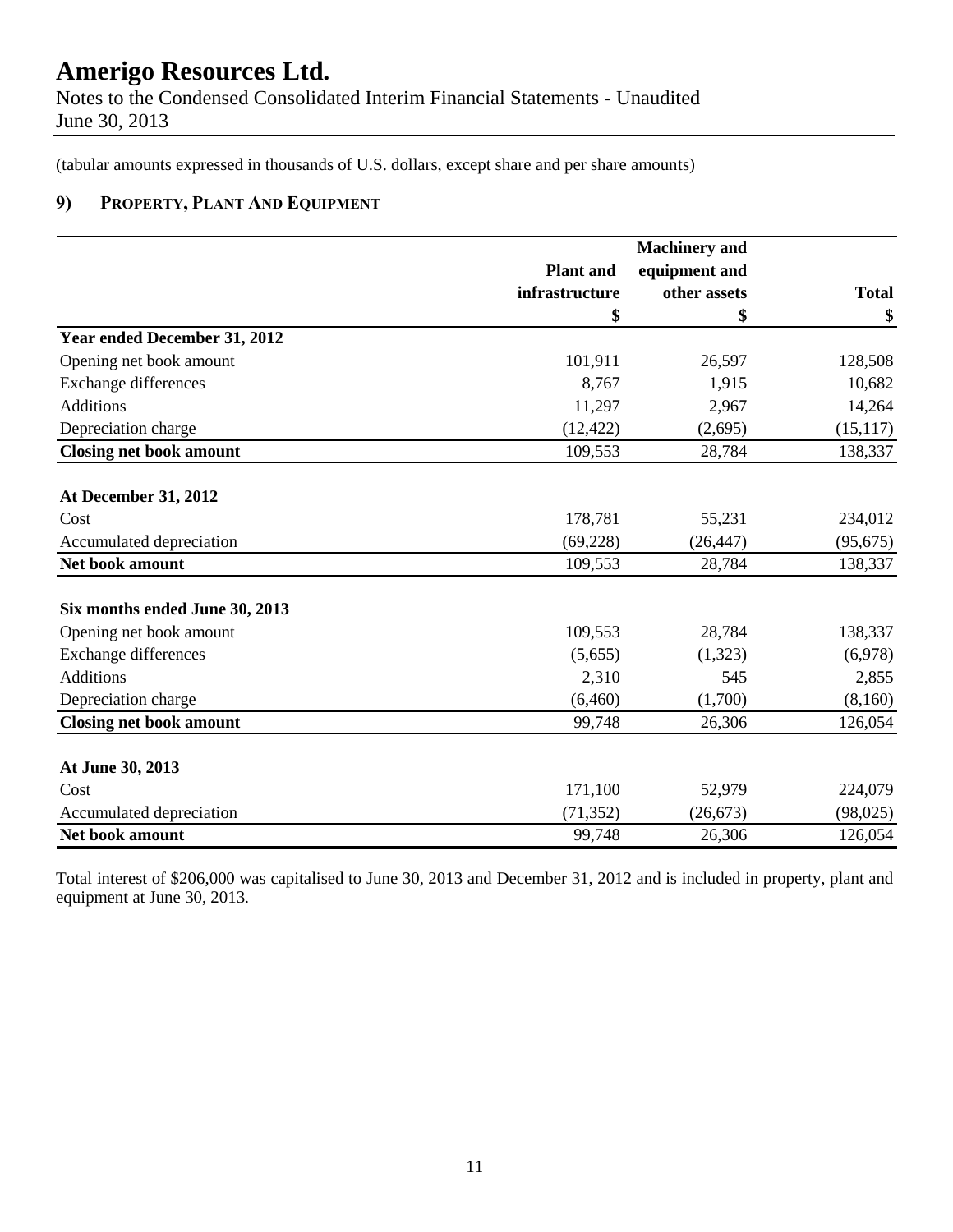Notes to the Condensed Consolidated Interim Financial Statements - Unaudited June 30, 2013

(tabular amounts expressed in thousands of U.S. dollars, except share and per share amounts)

#### **10) INTANGIBLE ASSETS**

|                                    | \$    |
|------------------------------------|-------|
| Net book amount, December 31, 2011 | 7,726 |
| Exchange differences               | 613   |
| Charged to earnings                | (937) |
| Net book amount, December 31, 2012 | 7,402 |
| Exchange differences               | (372) |
| Charged to earnings                | (463) |
| Net book amount, June 30, 2013     | 6,567 |

#### **11) BORROWINGS**

|                                                             | <b>June 30,</b><br>2013  | December 31,<br>2012 |
|-------------------------------------------------------------|--------------------------|----------------------|
|                                                             |                          | \$                   |
| Bank loans (Notes 11 (a), (b) and (c))                      |                          | 1,483                |
|                                                             | $\overline{\phantom{a}}$ | 1,483                |
| Less: Short-term debt and current portion of long-term debt |                          | 1,483                |
|                                                             | $\overline{\phantom{a}}$ |                      |

- a) In November 2010, MVC obtained from a Chilean bank a loan denominated in U.S. dollars in the principal amount of \$4 million to assist with the financing of a pilot plant to evaluate the viability of processing tailings from a new project. This loan was repaid in full during the quarter ended December 31, 2012. Total borrowing costs of \$206,000 on this loan were capitalized, at a capitalization rate of 100%.
- b) In December 2008, MVC obtained a \$5 million loan from a Chilean bank. In May 2009, the loan was converted into a Chilean peso ("CLP") loan and in May 2010 it was restructured as a three year loan. The principal amount of this loan was CLP 2,858 million and was repaid in full during the quarter ended June 30, 2013.
- c) In January 2012, Minera Valle Central Generacion S.A. ("MVC Generacion"), a wholly-owned subsidiary, obtained from a Chilean bank a working capital loan of CLP301 million (the equivalent of \$616,000 at the loan grant date). This loan repaid in full during the quarter ended June 30, 2013.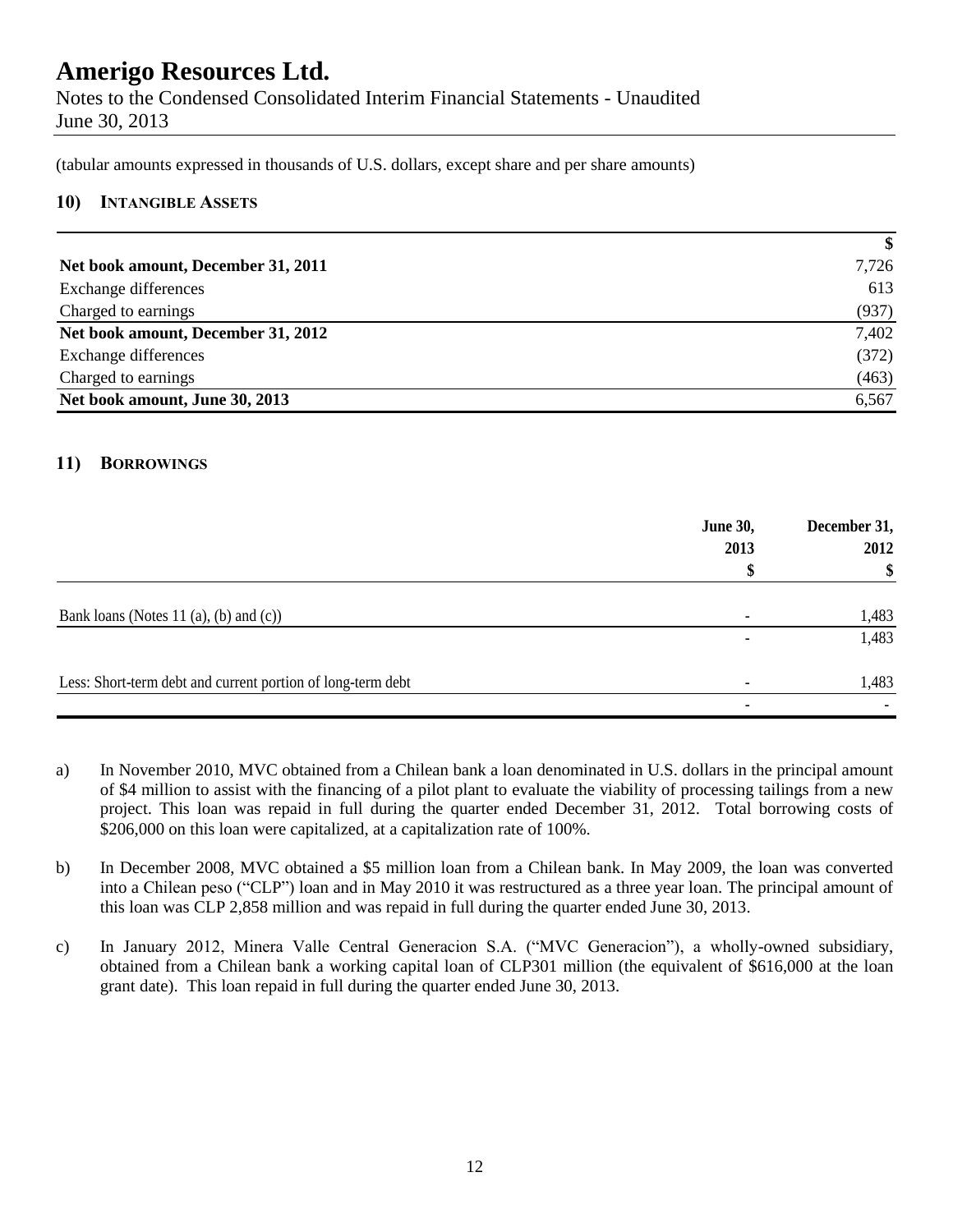June 30, 2013

(tabular amounts expressed in thousands of U.S. dollars, except share and per share amounts)

d) In July 2011 MVC entered into an agreement with a Chilean bank to secure a revolving working capital line of credit for up to \$20 million or its equivalent in CLP (the "Line of Credit"). The Line of Credit has a term to July 4, 2014. For borrowings in CLP, this loan provides for interest at a variable rate of TAB plus an applicable margin, and for borrowings in US dollars provides for interest at a variable rate of LIBOR-30 days plus applicable margin. Current borrowing rates would be 0.56% per month on CLP draws and 0.1425% per month on US dollar draws. The Line of Credit requires MVC to meet minimum quarterly equity, debt to equity and maximum debt ratios. MVC was in compliance with these covenants at June 30, 2013. No funds have been drawn down on this line of credit.

### **12) RELATED PARTY TRANSACTIONS**

#### a) Royalties to Related Parties

Amerigo holds its interest in MVC through Amerigo International Holdings Corp. ("Amerigo International").

Amerigo International is wholly-owned by Amerigo except for certain outstanding Class A shares which are owned indirectly by Amerigo's President and Chief Executive Officer, an associate of the President and Chief Executive Officer, a former director of Amerigo and an associate of that former director. The Class A shares were issued as part of a tax-efficient structure for the payment of the royalty (the "Royalty") granted in exchange for the transfer to the Company of an option to purchase MVC.

In accordance with the articles of Amerigo International, the holders of the Class A shares are not entitled to any dividend or to other participation in the profits of Amerigo International, except for a total royalty dividend, if declared by the directors of Amerigo International, in an amount equal to the amount of the Royalty.

The Royalty is calculated as follows:

- \$0.01 for each pound of copper equivalent produced from El Teniente tailings by MVC or any successor entity to MVC if the price of copper is under \$0.80, or
- \$0.015 for each pound of copper equivalent produced from El Teniente tailings by MVC or any successor entity to MVC if the price of copper is \$0.80 or more.

The Royalty is a derivative financial instrument. This liability is measured at fair value, with changes in fair value recorded in profit for the period. The fair value of the liability at June 30, 2013 is \$5.4 million (December 31, 2012: \$6 million), with a current portion of \$695,000 (December 31, 2012: \$731,000) and a long-term portion of \$4.8 million (2012: \$5.3 million).

The Royalty is paid as a royalty dividend on the Class A shares of Amerigo International. During the six months ended June 30, 2013, royalties totalling \$360,000 were paid or accrued to the Amerigo International Class A shareholders (2012: \$412,000). At June 30, 2013, \$61,000 of this amount remained outstanding (December 31, 2012: \$71,000).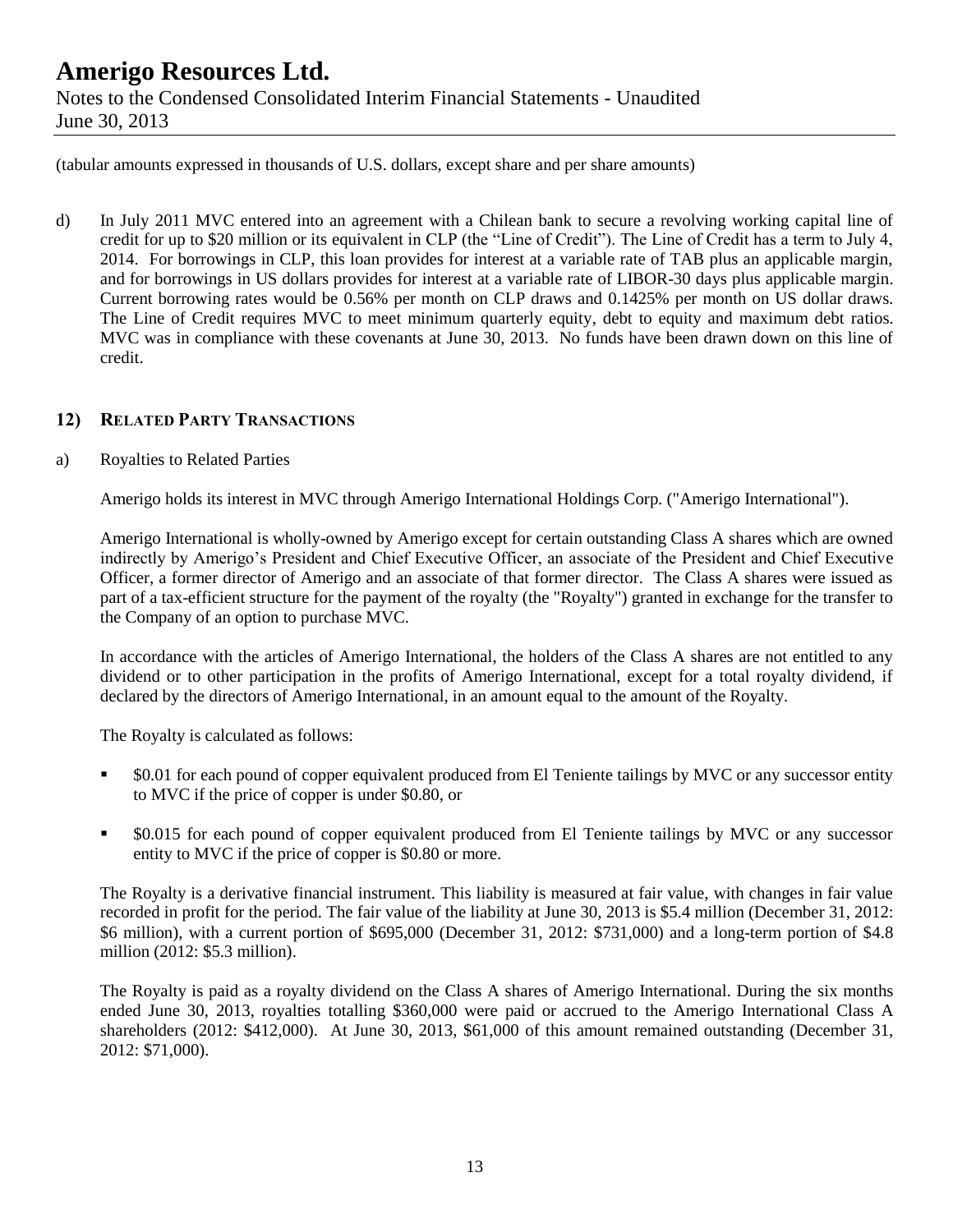Notes to the Condensed Consolidated Interim Financial Statements - Unaudited June 30, 2013

(tabular amounts expressed in thousands of U.S. dollars, except share and per share amounts)

#### b) Purchases of Goods and Services

The Company's related parties consist of companies owned by executive officers and directors, as follows:

|                                   | <b>Nature of Transactions</b> |
|-----------------------------------|-------------------------------|
| Zeitler Holdings Corp.            | Management                    |
| Michael J. Kuta Law Corporation   | Management                    |
| Delphis Financial Strategies Inc. | Management                    |

The Company incurred the following fees in connection with companies owned by executive officers and directors and in respect of salaries paid to an officer. Transactions have been measured at the exchange amount which is determined on a cost recovery basis.

|                              | Six months      | Six months      |
|------------------------------|-----------------|-----------------|
|                              | ended           | ended           |
|                              | <b>June 30,</b> | <b>June 30,</b> |
|                              | 2013            | 2012            |
|                              | S               | \$              |
| Salaries and management fees | 426             | 361             |

#### c) Key Management Compensation

The remuneration of directors and other members of key management during the periods ended June 30, 2013 and 2012 were as follows:

|                                | Six months      | Six months      |  |
|--------------------------------|-----------------|-----------------|--|
|                                | ended           | ended           |  |
|                                | <b>June 30,</b> | <b>June 30,</b> |  |
|                                | 2013            | 2012            |  |
|                                | \$              | $\frac{1}{2}$   |  |
| Management and directors' fees | 560             | 472             |  |
| Share-based payments           | 52              | 698             |  |
|                                | 612             | 1,170           |  |

Share-based payments are the fair value of options vested to key management personnel.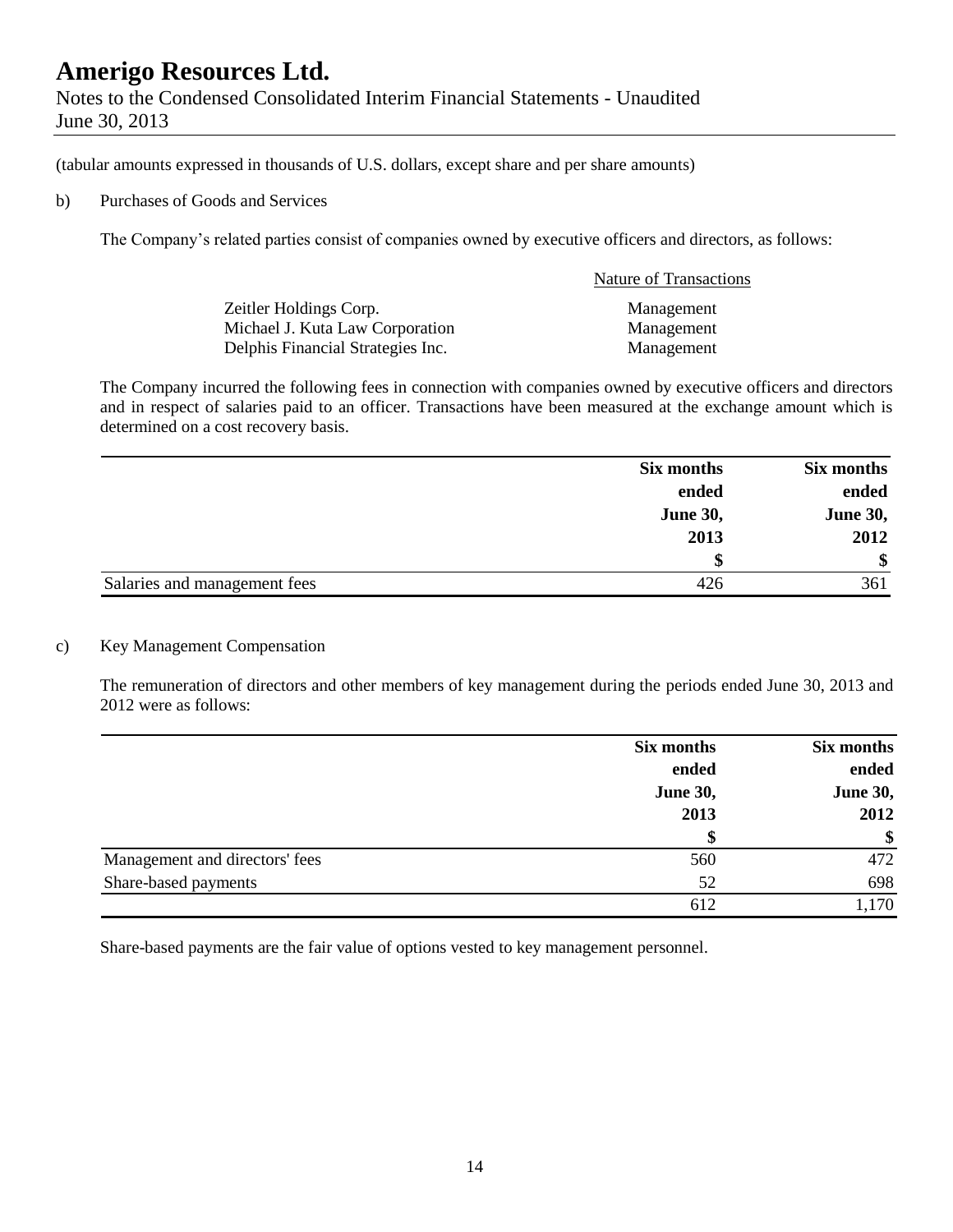(tabular amounts expressed in thousands of U.S. dollars, except share and per share amounts)

### **13) EQUITY**

a) Share Capital

Authorised share capital consists of an unlimited number of common shares without par value.

b) Share Options

There were no options granted in the six months ended June 30, 2013. The weighted average fair value of the share options granted in the year ended December 31, 2012 was estimated at Cdn\$0.28 per option at the grant date based on the Black-Scholes option-pricing model using the following assumptions:

|                                 | 2013 | 2012   |
|---------------------------------|------|--------|
|                                 | \$   | \$     |
| Weighted average share price    |      | 0.73   |
| Weighted average exercise price |      | 0.73   |
| Dividend yield                  |      | 5.51%  |
| Risk free interest rate         |      | 1.25%  |
| Pre-vest forfeiture rate        |      | 0%     |
| Expected life (years)           |      | 3.66   |
| Expected volatility             |      | 71.73% |

#### Outstanding share options:

|                        |              | June 30, 2013 |              | December 31, 2012 |  |
|------------------------|--------------|---------------|--------------|-------------------|--|
|                        |              | Weighted      |              | Weighted          |  |
|                        |              | average       |              | average           |  |
|                        |              | exercise      |              | exercise          |  |
|                        | <b>Share</b> | price         | <b>Share</b> | price             |  |
|                        | options      | Cdn\$         | options      | $Cdn$ \$          |  |
| At start of the period | 12,300,000   | 0.95          | 10,070,000   | 1.25              |  |
| Granted                | -            |               | 3,900,000    | 0.73              |  |
| Expired                | (1,035,000)  | 2.13          | (1,670,000)  | 2.23              |  |
| At end of the period   | 11,265,000   | 0.84          | 12,300,000   | 0.95              |  |
| Vested and exercisable | 11,265,000   | 0.84          | 11,600,000   | 0.98              |  |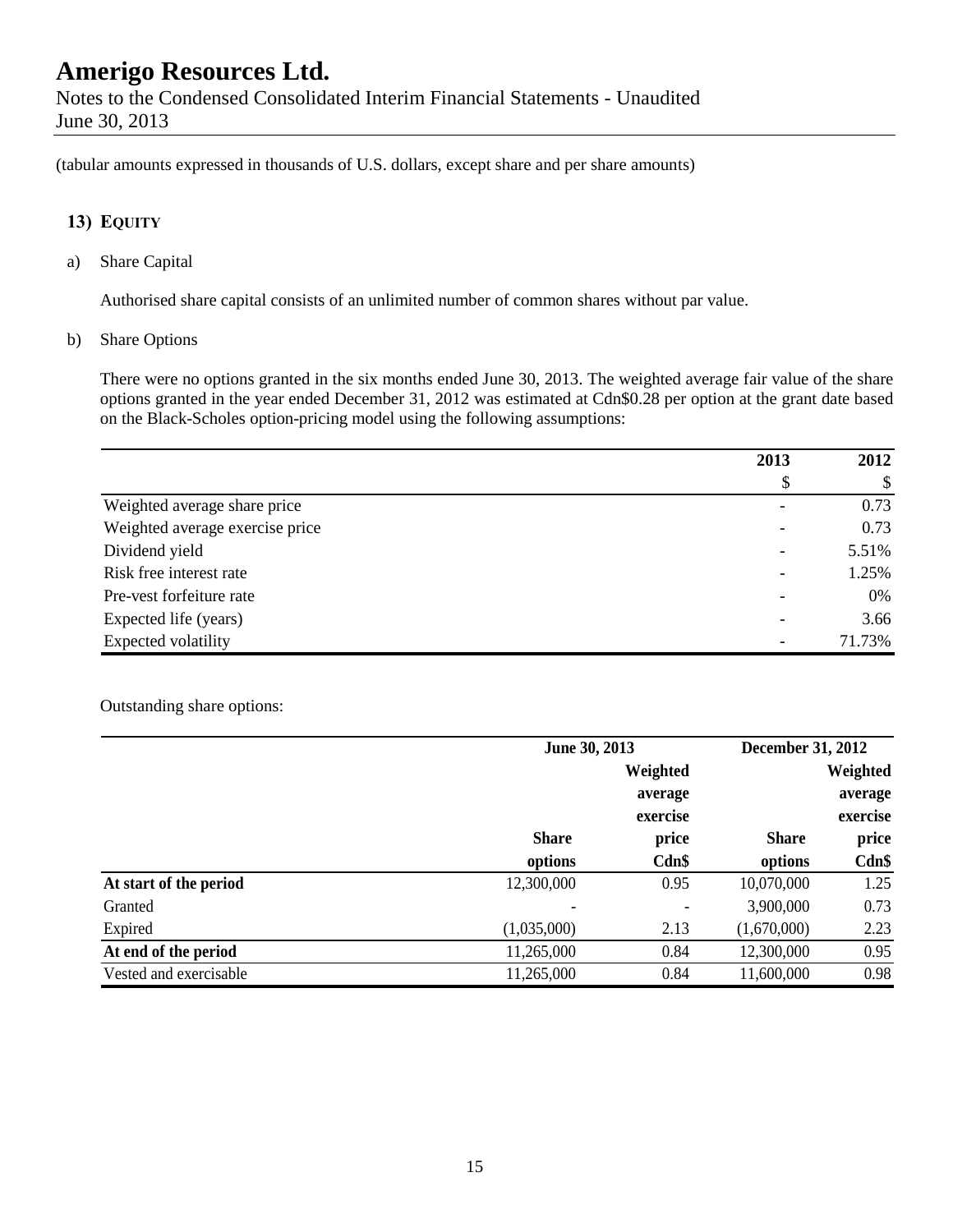June 30, 2013

(tabular amounts expressed in thousands of U.S. dollars, except share and per share amounts)

Information relating to share options outstanding at June 30, 2013 is as follows:

|               |             |                     |                    |                |                | Weighted    |
|---------------|-------------|---------------------|--------------------|----------------|----------------|-------------|
|               |             |                     |                    | Weighted       |                | average     |
|               |             |                     |                    | average        | Weighted       | remaining   |
|               |             |                     |                    | exercise price | average        | life        |
|               |             |                     |                    | <sub>on</sub>  | exercise price | of          |
|               | Outstanding | <b>Vested share</b> |                    | outstanding    | on vested      | outstanding |
| share options |             | options             | <b>Price range</b> | options        | options        | options     |
|               |             |                     | $Cdn$ \$           | Cdn\$          | \$             | (years)     |
|               | 1,700,000   | 1,700,000           | $0.31 - 0.69$      | 0.42           | 0.42           | 2.09        |
|               | 3,165,000   | 3,165,000           | $0.70 - 0.74$      | 0.70           | 0.70           | 1.68        |
|               | 3,200,000   | 3,200,000           | $0.75 - 0.95$      | 0.77           | 0.77           | 3.69        |
|               | 600,000     | 600,000             | $0.96 - 1.22$      | 1.12           | 1.12           | 2.86        |
|               | 2,600,000   | 2,600,000           | $1.23 - 1.32$      | 1.32           | 1.32           | 2.67        |
|               | 11,265,000  | 11,265,000          |                    | 0.84           | 0.84           | 2.60        |

The weighted average remaining life of vested options at June 30, 2013 was 2.6 years.

Further information about share options is as follows:

|                               | Six months      | Six months      |
|-------------------------------|-----------------|-----------------|
|                               | ended           | ended           |
|                               | <b>June 30,</b> | <b>June 30,</b> |
|                               | 2013            | 2012            |
|                               |                 | \$              |
| Total compensation recognized | 52              | 720             |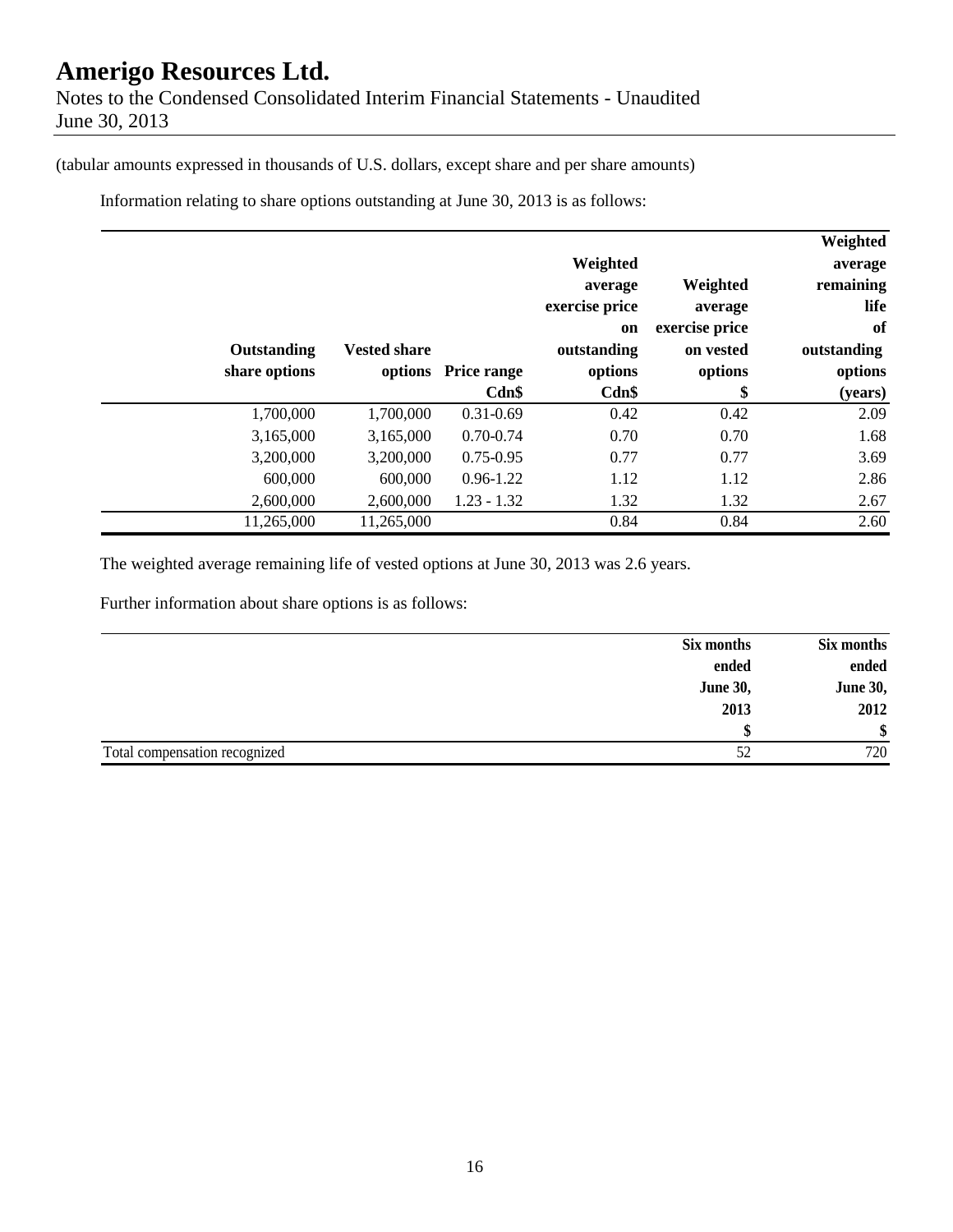(tabular amounts expressed in thousands of U.S. dollars, except share and per share amounts)

- c) (Loss) earnings per Share
	- i) Basic

Basic (loss) earnings per share is calculated by dividing the (loss) profit attributable to equity owners of the Company by the weighted average number of ordinary shares in issue during the period excluding ordinary shares purchased by the Company and held as treasury shares.

|                                   | ended<br><b>June 30,</b><br>2013<br>\$ | <b>Three Months Three Months</b><br>ended<br><b>June 30,</b><br>2012<br>\$ | <b>Six Months</b><br>ended<br><b>June 30,</b><br>2013<br>\$ | <b>Six Months</b><br>ended<br><b>June 30,</b><br>2012<br>\$ |
|-----------------------------------|----------------------------------------|----------------------------------------------------------------------------|-------------------------------------------------------------|-------------------------------------------------------------|
| (Loss) profit for the period      | (837)                                  | (1,002)                                                                    | 2,401                                                       | 1,308                                                       |
| Weighted average number of shares | 172,290,344                            | 172,290,344                                                                | 172,290,344                                                 | 172,290,344                                                 |
| Basic (loss) earnings per share   | (0.01)                                 | (0.01)                                                                     | 0.01                                                        | 0.00                                                        |

#### ii) Diluted

Diluted (loss) earnings per share are calculated by adjusting the weighted average number of shares outstanding to assume conversion of all potentially dilutive shares. Potentially dilutive shares relate to the exercise of outstanding share purchase options.

|                                                                                       | Three months    | Three months    | <b>Six Months</b> | <b>Six Months</b> |
|---------------------------------------------------------------------------------------|-----------------|-----------------|-------------------|-------------------|
|                                                                                       | ended           | ended           | ended             | ended             |
|                                                                                       | <b>June 30,</b> | <b>June 30,</b> | <b>June 30,</b>   | <b>June 30,</b>   |
|                                                                                       | 2013            | 2012            | 2013              | 2012              |
|                                                                                       | \$              | \$              | \$                | \$                |
| (Loss) profit for the period                                                          | (837)           | (1,002)         | 2,401             | 1,308             |
| Weighted average number of ordinary shares in issue<br>Effect of dilutive securities: | 172,290,344     | 172.290.344     | 172.290.344       | 172.290.344       |
| Share options                                                                         |                 |                 | 606,522           | 1,203,704         |
| Weighted average diluted shares outstanding                                           | 172,290,344     | 172.290.344     | 172,896,866       | 173,494,048       |
| Diluted (loss) earnings per share                                                     | (0.01)          | (0.01)          | 0.01              | 0.00              |

The number of anti-dilutive securities excluded from diluted loss per share calculation for the three months ended June 30, 2013 was 606,522 share options (three months ended June 30, 2012: 1,203,704 share options).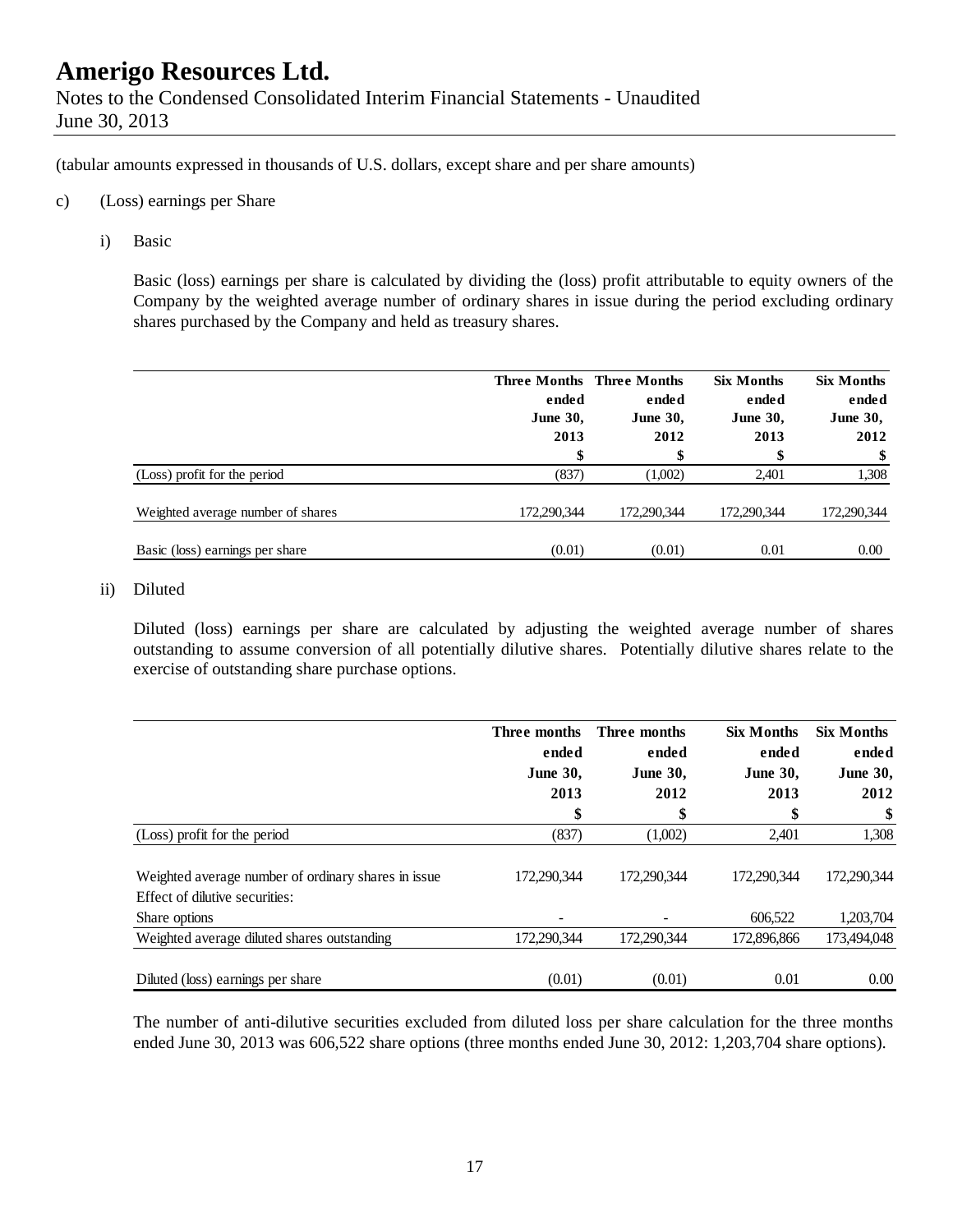June 30, 2013

(tabular amounts expressed in thousands of U.S. dollars, except share and per share amounts)

### **14) SEGMENT INFORMATION**

Operating segments are based on the reports reviewed by the board of directors that are used to make strategic decisions. The Company has one operating segment, the production of copper concentrates with the production of molybdenum concentrates as a by-product.

The geographic distribution of non-current assets is as follows:

|        | Property, plant and equipment |              |                 | Other        |
|--------|-------------------------------|--------------|-----------------|--------------|
|        | <b>June 30,</b>               | December 31, | <b>June 30,</b> | December 31, |
|        | 2013                          | 2012         | 2013            | 2012         |
| Chile  | 145,482                       | 156,736      | 9,565           | 11,764       |
| Canada | 290                           | 337          | 877             | 805          |
|        | 145,772                       | 157,073      | 10,442          | 12,569       |

All of the Company's revenue is generated in Chile.

The Company's sales to one customer represent 93% of reported revenue (2012: 84%).

### **15) EXPENSES BY NATURE**

Cost of sales consists of the following:

|                               | Three months<br>ended | Three months<br>ended | Six months<br>ended | Six months<br>ended |
|-------------------------------|-----------------------|-----------------------|---------------------|---------------------|
|                               | <b>June 30,</b>       | <b>June 30,</b>       | <b>June 30,</b>     | <b>June 30,</b>     |
|                               | 2013                  | 2012                  | 2013                | 2012                |
|                               | \$                    | \$                    |                     | \$                  |
| Production costs              | 17,867                | 24,887                | 39,199              | 55,116              |
| El Teniente royalty           | 7,317                 | 9,589                 | 18,017              | 21,273              |
| Depreciation and amortization | 4,462                 | 3,905                 | 8,623               | 7,935               |
| Administration                | 1,195                 | 1,274                 | 2,579               | 2,380               |
| Transportation                | 362                   | 437                   | 822                 | 755                 |
|                               | 31,203                | 40,092                | 69,240              | 87,459              |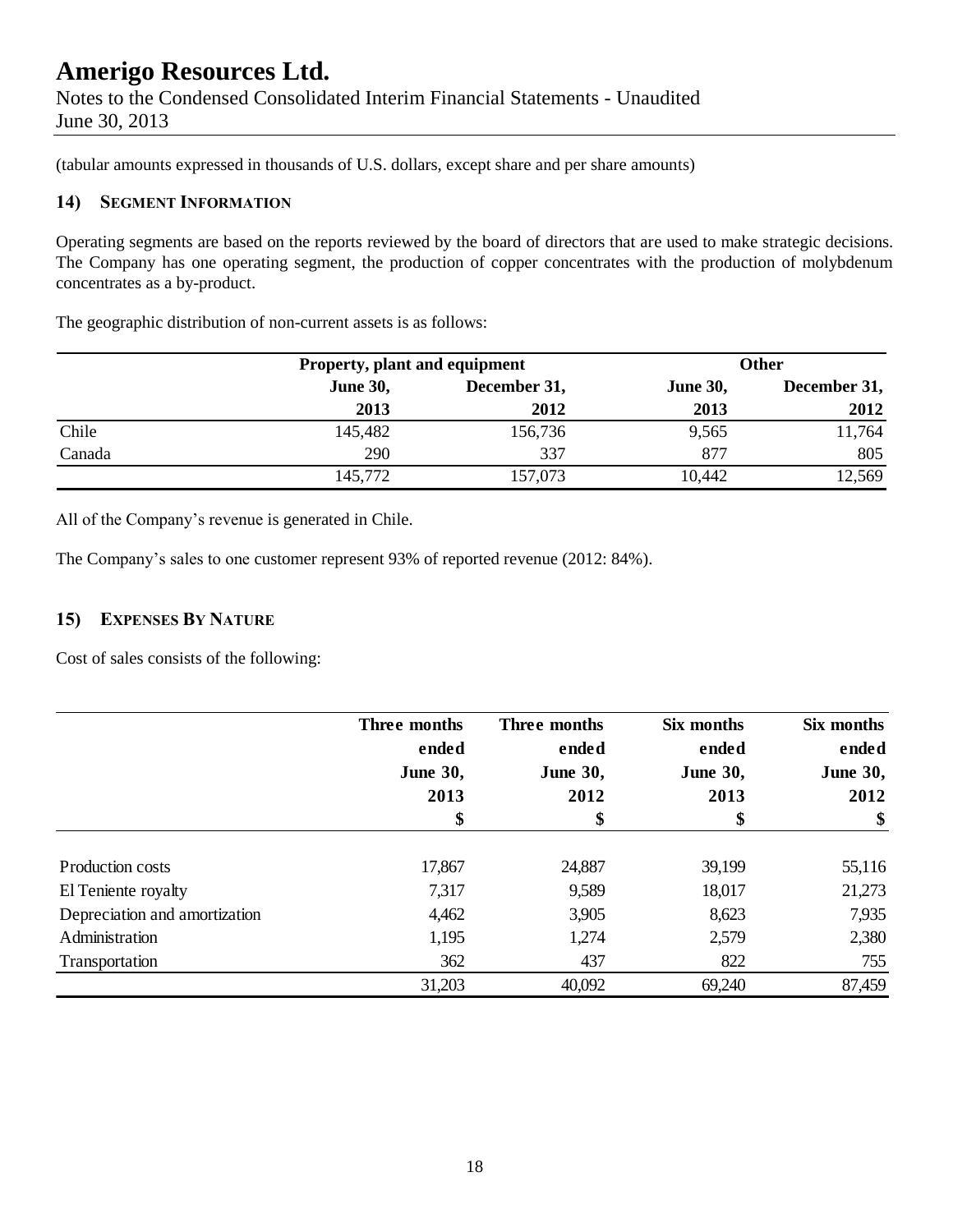Notes to the Condensed Consolidated Interim Financial Statements - Unaudited June 30, 2013

(tabular amounts expressed in thousands of U.S. dollars, except share and per share amounts)

General and administration expenses consist of the following:

|                                            | Three months<br>ended<br><b>June 30,</b><br>2013 | Three months<br>ended<br><b>June 30,</b><br>2012 | Six months<br>ended<br><b>June 30,</b><br>2013 | Six months<br>ended<br><b>June 30,</b><br>2012 |
|--------------------------------------------|--------------------------------------------------|--------------------------------------------------|------------------------------------------------|------------------------------------------------|
|                                            |                                                  |                                                  |                                                |                                                |
|                                            |                                                  |                                                  |                                                |                                                |
|                                            |                                                  |                                                  |                                                |                                                |
|                                            | \$                                               | \$                                               | \$                                             | \$                                             |
| Office and general expenses                | 186                                              | 253                                              | 592                                            | 715                                            |
| Salaries, management and professional fees | 418                                              | 371                                              | 793                                            | 693                                            |
| Share-based payment compensation           | 21                                               | 376                                              | 52                                             | 720                                            |
| Bad debt recovery                          | (52)                                             |                                                  | (52)                                           |                                                |
| Royalties to related parties               | (299)                                            | (30)                                             | (199)                                          | (122)                                          |
|                                            | 274                                              | 970                                              | 1,186                                          | 2,006                                          |

### **16) FINANCE EXPENSE**

|                                            | Three months<br>ended<br><b>June 30,</b> | Three months    | Six months<br>ended<br><b>June 30,</b> | Six months<br>ended<br><b>June 30,</b> |
|--------------------------------------------|------------------------------------------|-----------------|----------------------------------------|----------------------------------------|
|                                            |                                          | ended           |                                        |                                        |
|                                            |                                          | <b>June 30,</b> |                                        |                                        |
|                                            | 2013                                     | 2012            | 2013                                   | 2012                                   |
|                                            | \$                                       |                 | \$                                     | \$                                     |
|                                            |                                          |                 |                                        |                                        |
| Interest charges                           | 72                                       | 139             | 229                                    | 268                                    |
| Interest rate swap-change in fair value    | (51)                                     | (35)            | (116)                                  | (56)                                   |
| Asset retirement obligation accretion cost | 93                                       | 73              | 186                                    | 164                                    |
|                                            | 114                                      | 177             | 299                                    | 376                                    |

### **17) OTHER EXPENSES (GAINS)**

|                                 | Three months<br>ended<br><b>June 30,</b><br>2013<br>\$ | Three months<br>ended<br>June,<br>2012 | Six months<br>ended<br><b>June 30,</b><br>2013 | Six months<br>ended<br>June,<br>2012<br>\$ |
|---------------------------------|--------------------------------------------------------|----------------------------------------|------------------------------------------------|--------------------------------------------|
| Foreign exchange expense (gain) | 1,003                                                  | 411                                    | 905                                            | (409)                                      |
| Other gains                     | (101)<br>902                                           | (187)<br>224                           | (212)<br>693                                   | (361)<br>(770)                             |